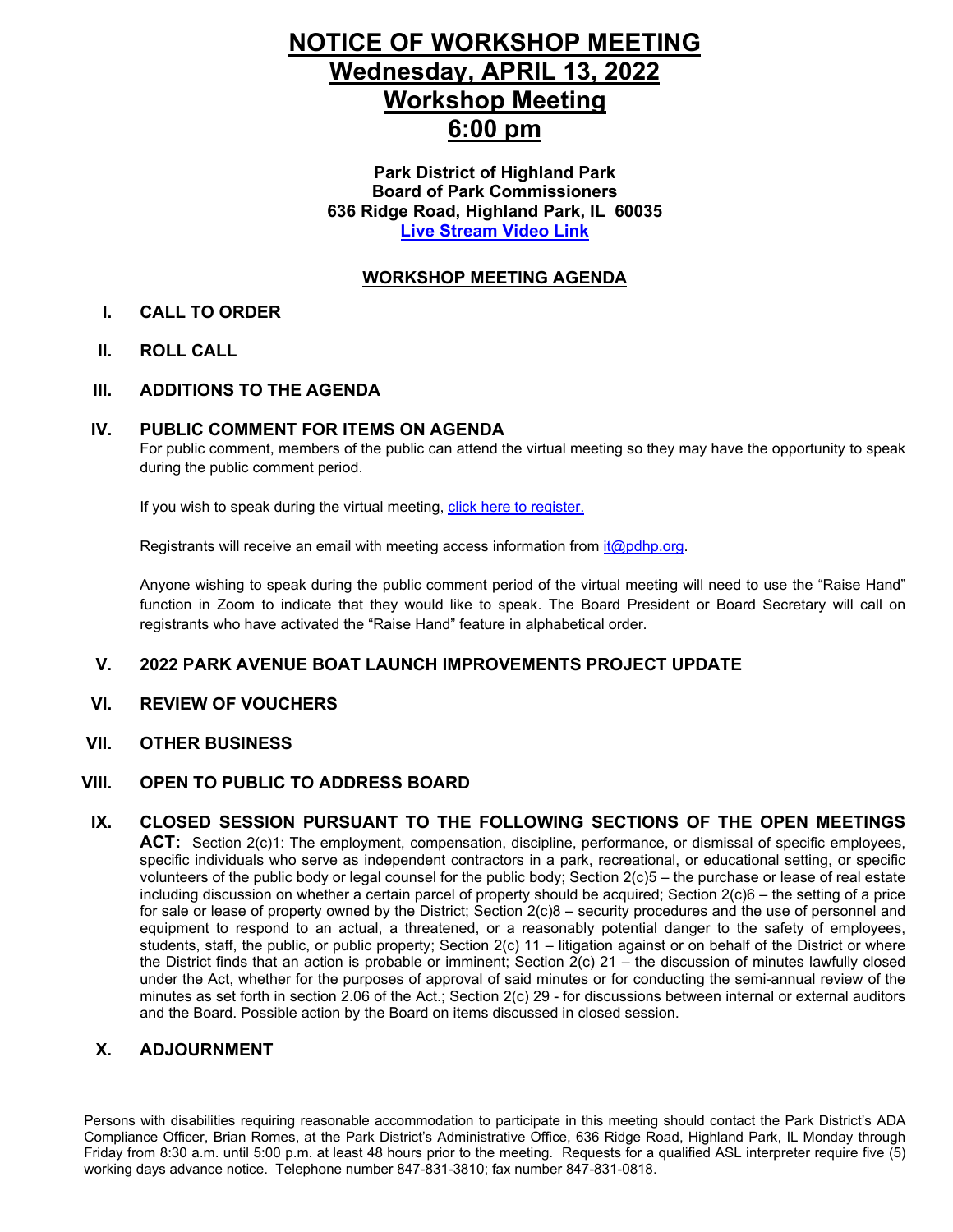

| Subject: | 2022 Park Avenue Boat Launch Improvements Project Update                       |
|----------|--------------------------------------------------------------------------------|
| Date:    | April 13, 2022                                                                 |
| From:    | Jeff Smith, Director of Planning and Projects; Brian Romes, Executive Director |
| To:      | Park Board of Commissioners                                                    |

The Park District of Highland Park received six sealed bids on Wednesday, February 23, 2022, for materials and labor to complete the 2022 Park Avenue Boat Launch Improvements Project. The scope of this project includes removal of the existing barge breakwater and boat ramp, stockpiling and salvaging existing breakwater fill and armor stone, construction of a new steel sheet pile breakwater with a concrete crown wall, construction of a new concrete boat launch, furnishing and installing all site furniture including bollards, chains, floating docks and lighting, and associated items. If approved by the Park Board, construction is scheduled to begin September 6, 2022, and conclude by May 12, 2023. Staff presented the bid results at the March 9 Workshop Meeting and will provide an update on project funding and options for the Park Board's consideration at the April 27 Regular Park Board Meeting.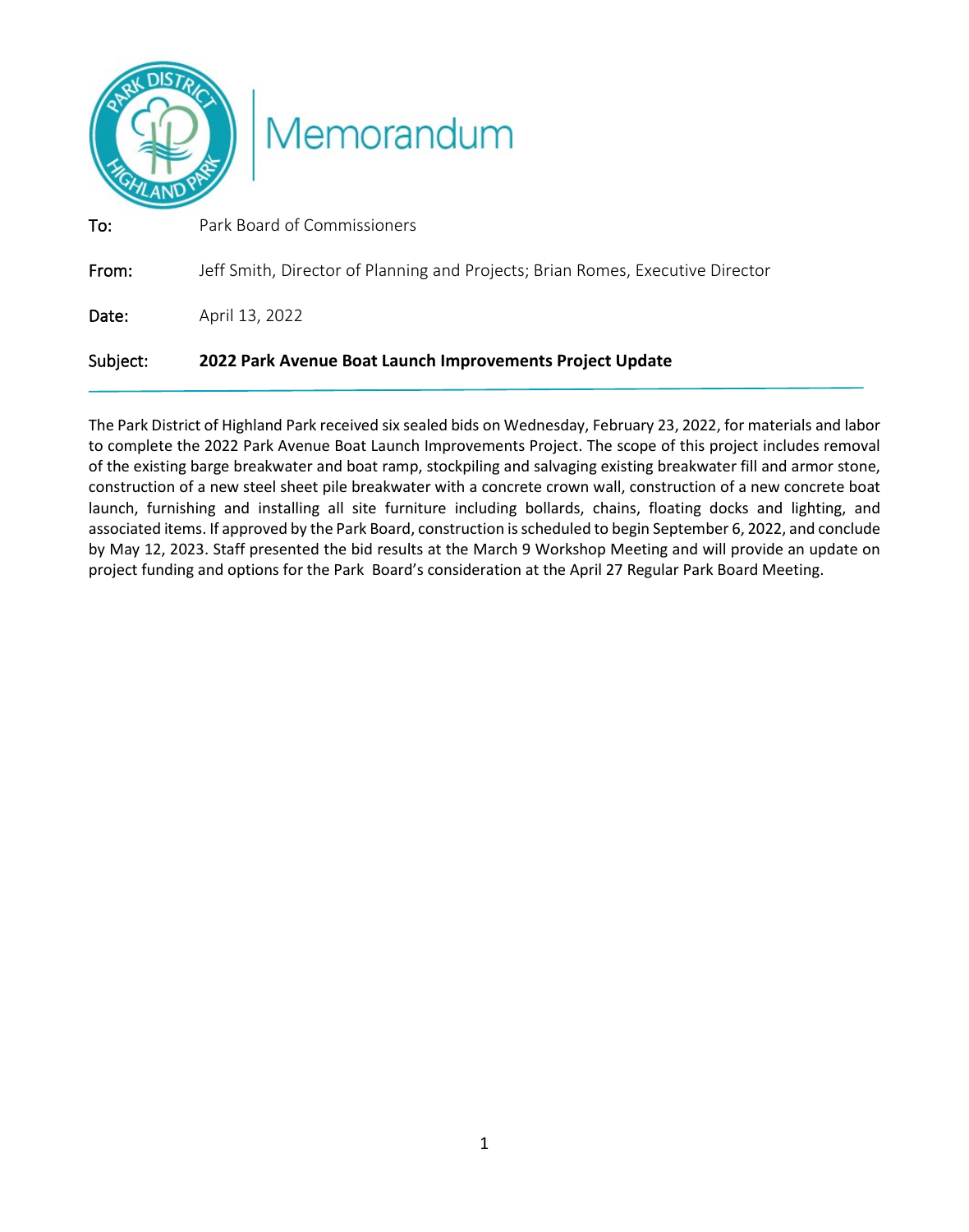

# Memorandum

| To:      | <b>Board of Park Commissioners</b>                                                                                                     |
|----------|----------------------------------------------------------------------------------------------------------------------------------------|
| From:    | Les Pauls - Temporary Accounts Payable Administrator<br>Mari-Lynn Peters - Finance Director<br><b>Brian Romes - Executive Director</b> |
| Date:    | April 13, 2022                                                                                                                         |
| Subject: | Bills presented for the Board's review on April 13, 2022.<br>Checks written March 25, 2022 to April 07, 2022.                          |

### **BILLS**

| <b>DATE</b>                     | <b>AMOUNT</b> |            |
|---------------------------------|---------------|------------|
| March 29, 2022 Emergency Checks | S             | 10,860.89  |
| April 7, 2022                   | \$            | 438,453.99 |
| <b>Void Payments</b>            | \$            |            |
| <b>Bank Drafts</b>              | \$            | 44,221.96  |
| P-Card                          | \$            | 129,647.89 |
| <b>TOTAL</b>                    | S             | 623,184.73 |

## **PAYROLL DISBURSEMENTS**

| <b>TOTAL</b>       | S  | $\blacksquare$ |
|--------------------|----|----------------|
| <b>GRAND TOTAL</b> | \$ | 623,184.73     |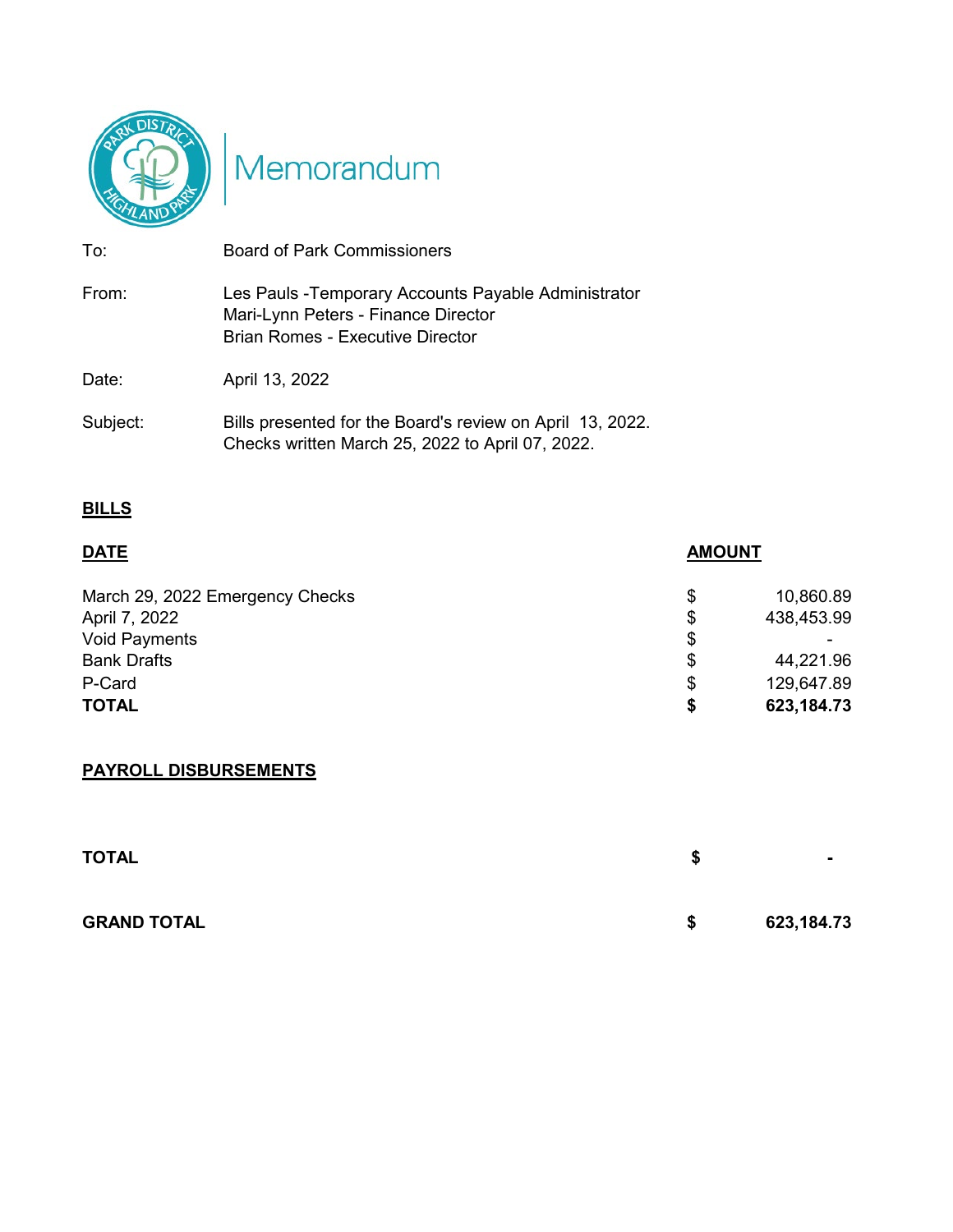

#### Park District of Highland Park, IL Packet: APPKT03081 - 04/07/22 Check Print

# **Check Register**

#### By Check Number

| <b>Vendor Number</b>         | <b>Vendor Name</b>                     |                     | <b>Payment Date</b>           | <b>Payment Type</b>                      | <b>Discount Amount</b> |      | <b>Payment Amount Number</b> |               |
|------------------------------|----------------------------------------|---------------------|-------------------------------|------------------------------------------|------------------------|------|------------------------------|---------------|
| Payable #                    | Payable Type                           | <b>Payable Date</b> | <b>Payable Description</b>    |                                          | <b>Discount Amount</b> |      | <b>Payable Amount</b>        |               |
| <b>Bank Code: AP-AP BANK</b> |                                        |                     |                               |                                          |                        |      |                              |               |
| 19751                        | AMANDA MCCORMACK                       |                     | 04/07/2022                    | Regular                                  |                        | 0.00 |                              | 240.00 187741 |
| 1498881                      | Invoice                                | 03/28/2022          | Refund                        |                                          | 0.00                   |      | 240.00                       |               |
|                              |                                        |                     |                               |                                          |                        |      |                              |               |
| 19755                        | ANDERSON BRIDGES LLC                   |                     | 04/07/2022                    | Regular                                  |                        | 0.00 | 164,700.00 187742            |               |
| 821                          | Invoice                                | 03/30/2022          | <b>SVGC Bridges</b>           |                                          | 0.00                   |      | 164,700.00                   |               |
|                              |                                        |                     |                               |                                          |                        |      |                              |               |
| 19752                        | <b>CINDY TALMADGE</b>                  |                     | 04/07/2022                    | Regular                                  |                        | 0.00 |                              | 10.00 187743  |
| 1498956                      | Invoice                                | 03/28/2022          | Refund                        |                                          | 0.00                   |      | 10.00                        |               |
| 10502                        | <b>CITY OF HIGHLAND PARK</b>           |                     | 04/07/2022                    | Regular                                  |                        | 0.00 | 12,664.19 187744             |               |
| 040122 024593                | Invoice                                | 04/01/2022          |                               | 1755 St Johns Ave 03/01/22-03/31/22      | 0.00                   |      | 8.50                         |               |
| 040422 000592                | Invoice                                | 04/04/2022          |                               | 1801 Sunset Rd 01/01/22-03/31/22         | 0.00                   |      | 176.76                       |               |
| 040422 000795                | Invoice                                | 04/04/2022          |                               | 1801 Sunset Rd 01/01/22-03/31/22         | 0.00                   |      | 176.76                       |               |
| 040422 000810                | Invoice                                | 04/04/2022          |                               | 2627 St Johns Ave 01/01/22-03/31/22      | 0.00                   |      | 32.04                        |               |
| 040422 001725                | Invoice                                | 04/04/2022          | 0 Ravine Dr 01/01/22-03/31/22 |                                          | 0.00                   |      | 62.69                        |               |
| 040422 002480                | Invoice                                | 04/04/2022          |                               | 45 Roger Williams 01/01/22-03/31/22      | 0.00                   |      | 318.19                       |               |
| 040422 005210                | Invoice                                | 04/04/2022          |                               | 125 Central Ave 01/01/22-03/31/22        | 0.00                   |      | 330.34                       |               |
| 040422 005221                | Invoice                                | 04/04/2022          |                               | 1377 Deer Creek Pkwy 01/01/22-03/31/22   | 0.00                   |      | 318.98                       |               |
| 040422 005222                | Invoice                                | 04/04/2022          |                               | 1377 Deer Creek Pkwy 01/01/22-03/31/22   | 0.00                   |      | 291.15                       |               |
| 040422 005246                | Invoice                                | 04/04/2022          |                               | 1390 Sunset Rd 01/01/22-03/31/22         | 0.00                   |      | 471.65                       |               |
| 040422 00573                 | Invoice                                | 04/04/2022          |                               | 1801 Sunset rd 01/01/22-03/31/22         | 0.00                   |      | 1,134.74                     |               |
| 040422 007491                | Invoice                                | 04/04/2022          |                               | 3100 Trailway 01/01/22-03/31/22          | 0.00                   |      | 900.85                       |               |
| 040422 009806                | Invoice                                | 04/04/2022          |                               | 1390 Sunset Rd 01/01/22-03/31/22         | 0.00                   |      | 511.40                       |               |
|                              |                                        |                     |                               |                                          |                        |      |                              |               |
| 040422 015005                | Invoice                                | 04/04/2022          |                               | 486 Roger Williams Ave 01/01/22-03/31/22 | 0.00<br>0.00           |      | 25.50<br>34.50               |               |
| 040422 015813                | Invoice                                | 04/04/2022          |                               | 405 Prospect Ave 01/01/22-03/31/22       |                        |      |                              |               |
| 040422 016770                | Invoice                                | 04/04/2022          |                               | 1220 Fredrickson Pl 01/01/22-03/31/22    | 0.00                   |      | 860.70                       |               |
| 040422 016772                | Invoice                                | 04/04/2022          |                               | 2205 Skokie Valley Rd 01/01/22-03/31/22  | 0.00                   |      | 749.34                       |               |
| 040422 016883                | Invoice                                | 04/04/2022          |                               | 19 St Johns Ave 01/01/22-03/31/22        | 0.00                   |      | 27.25                        |               |
| 040422 018000                | Invoice                                | 04/04/2022          |                               | 1055 St Johns Ave 01/01/22-03/31/22      | 0.00                   |      | 34.50                        |               |
| 040422 018647                | Invoice                                | 04/04/2022          |                               | 3100 Trail Way 01/01/22-03/31/22         | 0.00                   |      | 606.70                       |               |
| 040422 018829                | Invoice                                | 04/04/2022          |                               | 2501 Sheridan Rd 01/01/22-03/31/22       | 0.00                   |      | 299.82                       |               |
| 040422 019308                | Invoice                                | 04/04/2022          |                               | 1377 Deer Creek Pkwy 01/01/22-03/31/22   | 0.00                   |      | 291.15                       |               |
| 040422 021030                | Invoice                                | 04/04/2022          |                               | 2900 Trail Way 01/01/22-03/31/22         | 0.00                   |      | 86.33                        |               |
| 040422 022091                | Invoice                                | 04/04/2022          |                               | 1301 Hilary Ln 01/01/22-03/31/22         | 0.00                   |      | 34.50                        |               |
| 040422 0255539               | Invoice                                | 04/04/2022          | 040422 025539                 |                                          | 0.00                   |      | 406.43                       |               |
| 040422 026407                | Invoice                                | 04/04/2022          |                               | 1207 Park Ave W 01/01/22-03/31/22        | 0.00                   |      | 293.29                       |               |
| 040422 026425                | Invoice                                | 04/04/2022          | 31 Park Ave 01/01/22-03/31/22 |                                          | 0.00                   |      | 276.70                       |               |
| 040422 026451                | Invoice                                | 04/04/2022          |                               | 335 Roger Williams Ave 01/01/22-03/31/22 | 0.00                   |      | 25.50                        |               |
| 040422 029312                | Invoice                                | 04/04/2022          |                               | 885 Sheridan Rd 01/01/22-03/31/22        | 0.00                   |      | 775.39                       |               |
| 040422 032271                | Invoice                                | 04/04/2022          |                               | 1201 Park Ave W 01/01/22-03/31/22        | 0.00                   |      | 888.13                       |               |
| 040422 032272                | Invoice                                | 04/04/2022          |                               | 1201 Park Ave 01/01/22-03/31/22          | 0.00                   |      | 1,562.74                     |               |
| 040422 05211                 | Invoice                                | 04/04/2022          |                               | 125 Central Ave 01/01/22-03/31/22        | 0.00                   |      | 651.67                       |               |
|                              | **Void**                               |                     | 04/07/2022                    | Regular                                  |                        | 0.00 |                              | 0.00 187745   |
|                              | **Void**                               |                     | 04/07/2022                    | Regular                                  |                        | 0.00 |                              | 0.00 187746   |
| 10537                        | COMMONWEALTH EDISON COMPANY 04/07/2022 |                     |                               | Regular                                  |                        | 0.00 | 10,552.04 187747             |               |
| 031722 02032300 Invoice      |                                        | 03/17/2022          |                               | 1390 Sunset Rd 02/16/22-03/17/22         | 0.00                   |      | 1,560.23                     |               |
| 032422 18122640 Invoice      |                                        | 03/24/2022          |                               | 636 Ridge Road 02/23/22-03/24/22         | 0.00                   |      | 2,921.82                     |               |
| 032422 18147670 Invoice      |                                        | 03/24/2022          |                               | ES Egandale 1 N Park 02/23/22-03/24/22   | 0.00                   |      | 59.89                        |               |
| 032522 72610440 Invoice      |                                        | 03/25/2022          |                               | 1240 Frederickson 02/24/22-03/25/22      | 0.00                   |      | 1,061.65                     |               |
| 032822 17303300 Invoice      |                                        | 03/28/2022          |                               | NS Clavey 1E Rt 41 02/28/22-03/25/22     | 0.00                   |      | 4,948.45                     |               |
|                              |                                        |                     |                               |                                          |                        |      |                              |               |
| 10624                        | DANIEL CREANEY COMPANY                 |                     | 04/07/2022                    | Regular                                  |                        | 0.00 | 9,810.00 187748              |               |
| 44718                        | Invoice                                | 03/14/2022          | Maraine Park Path Feb 2022    |                                          | 0.00                   |      | 9,810.00                     |               |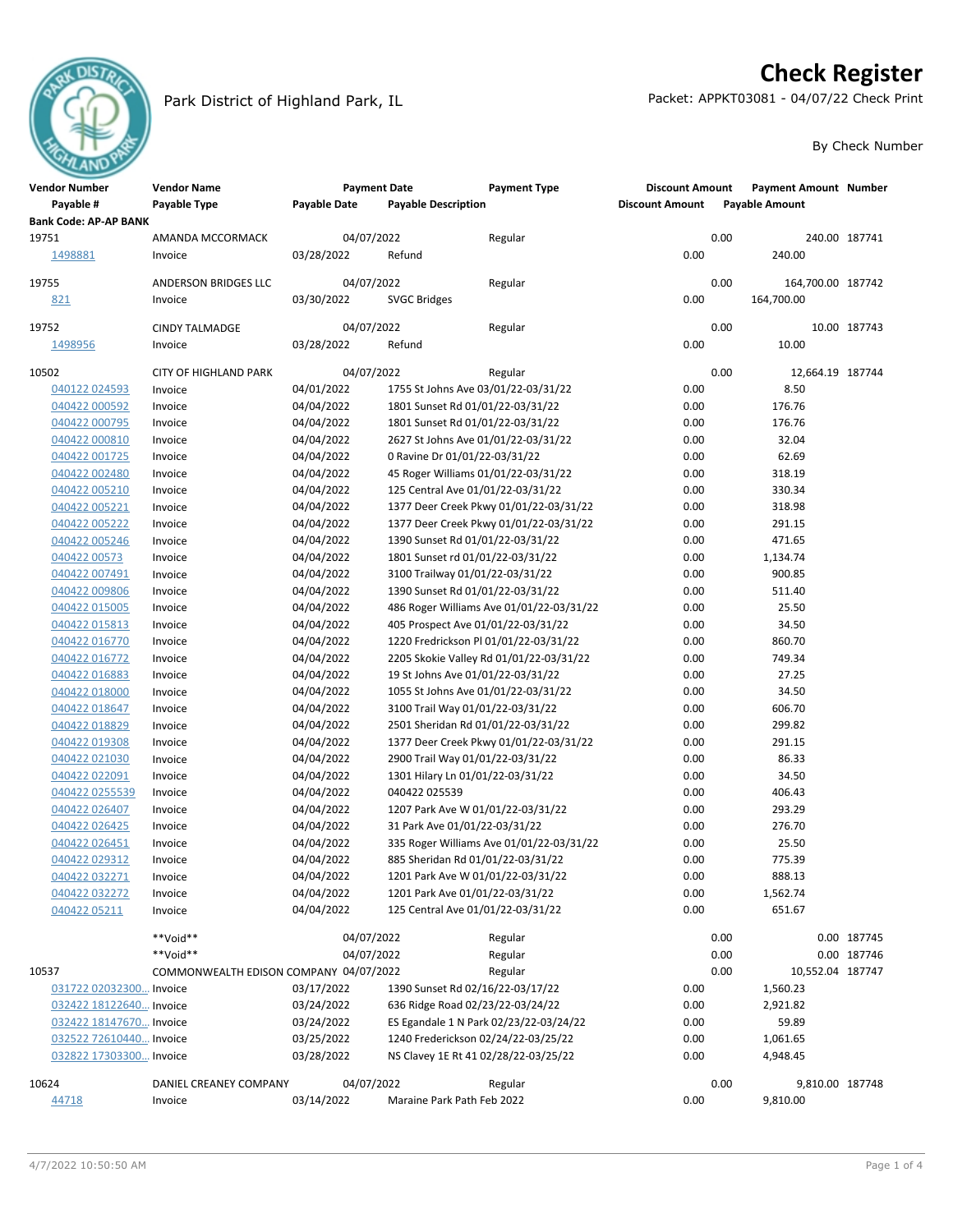#### **Check Register Packet: APPKT03081-04/07/22 Check Print**

| <b>Vendor Number</b>     | <b>Vendor Name</b>                          |                     | <b>Payment Date</b> |                                  | <b>Payment Type</b>                         | <b>Discount Amount</b> |      | <b>Payment Amount Number</b> |               |
|--------------------------|---------------------------------------------|---------------------|---------------------|----------------------------------|---------------------------------------------|------------------------|------|------------------------------|---------------|
| Payable #                | Payable Type                                | <b>Payable Date</b> |                     | <b>Payable Description</b>       |                                             | <b>Discount Amount</b> |      | <b>Payable Amount</b>        |               |
| 19750                    | <b>DANIELLE YUCHT</b>                       |                     | 04/07/2022          |                                  | Regular                                     |                        | 0.00 |                              | 234.00 187749 |
| 1498224A                 | Invoice                                     | 03/28/2022          |                     | Refund                           |                                             | 0.00                   |      | 117.00                       |               |
| 1498224B                 | Invoice                                     | 03/28/2022          |                     | Refund                           |                                             | 0.00                   |      | 117.00                       |               |
|                          |                                             |                     |                     |                                  |                                             |                        |      |                              |               |
| 10642                    | DAVID LAYMAN                                |                     | 04/07/2022          |                                  | Regular                                     |                        | 0.00 | 5,296.00 187750              |               |
| 74 03 25 2022            | Invoice                                     | 03/25/2022          |                     | Heller Center Design Consultant  |                                             | 0.00                   |      | 5,296.00                     |               |
| 10643                    | DAVID MENSCH                                |                     | 04/07/2022          |                                  | Regular                                     |                        | 0.00 |                              | 300.00 187751 |
| 032722                   | Invoice                                     | 03/27/2022          |                     | Basketball Official Feb 2022     |                                             | 0.00                   |      | 300.00                       |               |
|                          |                                             |                     |                     |                                  |                                             |                        |      |                              |               |
| 18562                    | DAVIS BANCORP INC                           |                     | 04/07/2022          |                                  | Regular                                     |                        | 0.00 | 1,406.00 187752              |               |
| 103317                   | Invoice                                     | 03/31/2022          |                     | Armored Transport March 2022     |                                             | 0.00                   |      | 1,406.00                     |               |
|                          |                                             |                     |                     |                                  |                                             |                        |      |                              |               |
| 19586                    | DONALD LIEBENSON                            |                     | 04/07/2022          |                                  | Regular                                     |                        | 0.00 |                              | 270.00 187753 |
| 20                       | Invoice                                     | 04/04/2022          |                     |                                  | Getting back to Summer Fitness Activities   | 0.00                   |      | 270.00                       |               |
| 10762                    | DUNLOP SPORTS GROUP AMERICAS 04/07/2022     |                     |                     |                                  | Regular                                     |                        | 0.00 | 1,162.51 187754              |               |
| 6843350 SO               | Invoice                                     | 03/23/2022          |                     | 432 TB Grand Prix                |                                             | 0.00                   |      | 1,162.51                     |               |
|                          |                                             |                     |                     |                                  |                                             |                        |      |                              |               |
| 10974                    | GEWALT HAMILTON ASSOCIATES INC 04/07/2022   |                     |                     |                                  | Regular                                     |                        | 0.00 | 21,624.00 187755             |               |
| 5121.250-13              | Invoice                                     | 03/25/2022          |                     |                                  | SVGC Bridge Replacement 01/31/22-02/27/     | 0.00                   |      | 13,624.00                    |               |
| 5818.200-6               | Invoice                                     | 03/23/2022          |                     |                                  | CIA Site Improvements 01/31/22-02/27/22     | 0.00                   |      | 8,000.00                     |               |
|                          | <b>HEAD/PENN RACQUET SPORTS</b>             |                     |                     |                                  |                                             |                        |      |                              |               |
| 17302<br>5193386048      |                                             | 03/11/2022          | 04/07/2022          |                                  | Regular                                     | 0.00                   | 0.00 | 56.89                        | 56.89 187756  |
|                          | Invoice                                     |                     |                     | Synthetic Gut Set                |                                             |                        |      |                              |               |
| 11183                    | ILLINOIS DEPARTMENT OF NATURAL R 04/07/2022 |                     |                     |                                  | Regular                                     |                        | 0.00 | 2,880.00 187757              |               |
| 040722                   | Invoice                                     | 04/07/2022          |                     |                                  | LCR-2022-113 Beach nourishment Permit       | 0.00                   |      | 2,880.00                     |               |
|                          |                                             |                     |                     |                                  |                                             |                        |      |                              |               |
| 11184                    | ILLINOIS DEPT OF AGRICULTURE                |                     | 04/07/2022          |                                  | Regular                                     |                        | 0.00 |                              | 105.00 187758 |
| 032322                   | Invoice                                     | 03/25/2022          |                     |                                  | 2022/23/24 Herbicide Operator Renewal-Ri    | 0.00                   |      | 45.00                        |               |
| 033022                   | Invoice                                     | 03/30/2022          |                     |                                  | 2022/23/24 Applicator License Fee R Grill   | 0.00                   |      | 60.00                        |               |
| 14419                    | <b>INVEX DESIGN</b>                         |                     | 04/07/2022          |                                  | Regular                                     |                        | 0.00 | 3,264.00 187759              |               |
| 1979                     | Invoice                                     | 04/06/2022          |                     | Annual Maintenance PDHP Website  |                                             | 0.00                   |      | 3,264.00                     |               |
|                          |                                             |                     |                     |                                  |                                             |                        |      |                              |               |
| 19754                    | <b>JAMIE MARTIN</b>                         |                     | 04/07/2022          |                                  | Regular                                     |                        | 0.00 |                              | 500.00 187760 |
| 032922                   | Invoice                                     | 04/01/2022          |                     | Children's musician deposit      |                                             | 0.00                   |      | 500.00                       |               |
|                          |                                             |                     |                     |                                  |                                             |                        |      |                              |               |
| 18848                    | <b>JAMIE ZARANSKY</b>                       |                     | 04/07/2022          |                                  | Regular                                     |                        | 0.00 |                              | 287.00 187761 |
| 1500678                  | Invoice                                     | 03/30/2022          |                     | Refund                           |                                             | 0.00                   |      | 287.00                       |               |
| 19677                    | <b>LASALLE NETWORK</b>                      |                     | 04/07/2022          |                                  | Regular                                     |                        | 0.00 | 1,135.75 187762              |               |
| 508504                   | Invoice                                     | 03/14/2022          |                     | Temp Help Finance Dept           |                                             | 0.00                   |      | 1,039.50                     |               |
| 509178                   | Invoice                                     | 03/21/2022          |                     | Temp Help Finance Dept           |                                             | 0.00                   |      | 96.25                        |               |
|                          |                                             |                     |                     |                                  |                                             |                        |      |                              |               |
| 19749                    | LAUREN SAMLAN                               |                     | 04/07/2022          |                                  | Regular                                     |                        | 0.00 |                              | 28.18 187763  |
| 1495665                  | Invoice                                     | 03/23/2022          |                     | Refund                           |                                             | 0.00                   |      | 28.18                        |               |
| 18474                    | LRS HOLDINGS, LLC                           |                     | 04/07/2022          |                                  | Regular                                     |                        | 0.00 | 1,392.97 187764              |               |
| 0004912759               | Invoice                                     | 02/28/2022          |                     | 2205 Skokie Valley Rd March 2022 |                                             | 0.00                   |      | 74.11                        |               |
| 0004944654               | Invoice                                     | 03/31/2022          |                     | 2205 Skokie Valley Rd April 2022 |                                             | 0.00                   |      | 80.22                        |               |
| 0004944774               | Invoice                                     | 03/31/2022          |                     | 636 Ridge Rd April 2022          |                                             | 0.00                   |      | 205.83                       |               |
| 0004944776               |                                             | 03/31/2022          |                     | 1390 Sunset Rd 03/07/22-04/22/22 |                                             | 0.00                   |      | 235.79                       |               |
|                          | Invoice                                     |                     |                     | Sled Hill Roll off container     |                                             |                        |      |                              |               |
| 0004944778<br>0004944779 | Invoice                                     | 03/31/2022          |                     |                                  | Garbage and Recycling 1240 Fredrickson Apri | 0.00<br>0.00           |      | 419.18<br>377.84             |               |
|                          | Invoice                                     | 03/31/2022          |                     |                                  |                                             |                        |      |                              |               |
| 19542                    | MARI-LYNN PETERS - PETTY CASH               |                     | 04/07/2022          |                                  | Regular                                     |                        | 0.00 |                              | 331.92 187765 |
| 033022                   | Invoice                                     | 03/30/2022          |                     | Petty Cash Reimbursement         |                                             | 0.00                   |      | 331.92                       |               |
|                          |                                             |                     |                     |                                  |                                             |                        |      |                              |               |
| 19748                    | MICHAEL QUINN                               |                     | 04/07/2022          |                                  | Regular                                     |                        | 0.00 |                              | 56.36 187766  |
| 1495659                  | Invoice                                     | 03/17/2022          |                     | Refund                           |                                             | 0.00                   |      | 28.18                        |               |
| 1495660                  | Invoice                                     | 03/23/2022          |                     | Refund                           |                                             | 0.00                   |      | 28.18                        |               |
| 17106                    | MISS CATHY MUSIC INC                        |                     | 04/07/2022          |                                  | Regular                                     |                        | 0.00 | 3,899.91 187767              |               |
|                          |                                             |                     |                     |                                  |                                             |                        |      |                              |               |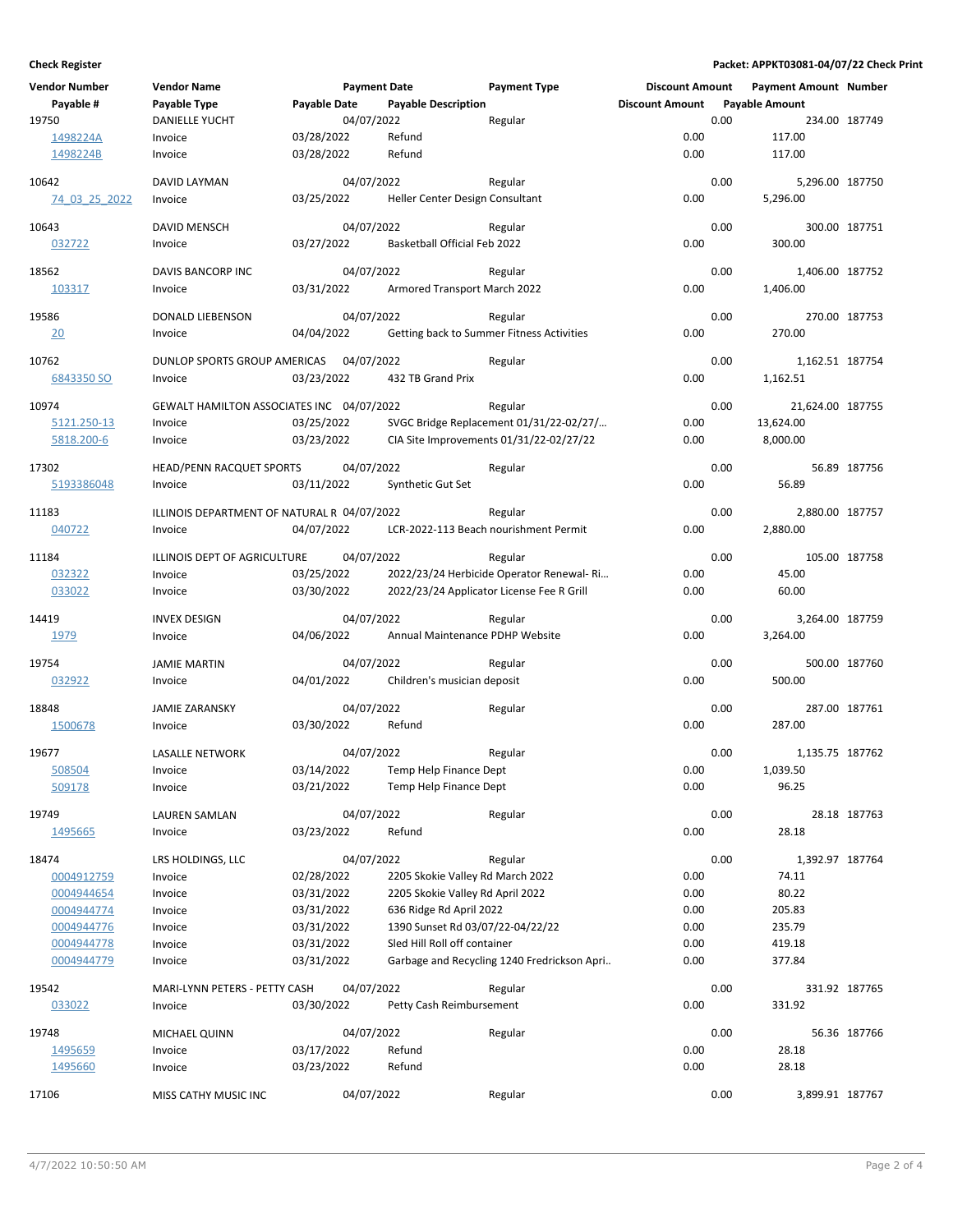#### **Check Register Packet: APPKT03081-04/07/22 Check Print**

| <b>Vendor Number</b>    | <b>Vendor Name</b>                         |                     | <b>Payment Date</b> |                                       | <b>Payment Type</b>                     | <b>Discount Amount</b> |      | <b>Payment Amount Number</b> |               |
|-------------------------|--------------------------------------------|---------------------|---------------------|---------------------------------------|-----------------------------------------|------------------------|------|------------------------------|---------------|
| Payable #               | Payable Type                               | <b>Payable Date</b> |                     | <b>Payable Description</b>            |                                         | <b>Discount Amount</b> |      | <b>Payable Amount</b>        |               |
| 033122                  | Invoice                                    | 03/31/2022          |                     | Winter 2022 Session Kindermusik       |                                         | 0.00                   |      | 3,899.91                     |               |
| 17710                   | MNJ TECHNOLOGIES DIRECT, INC               |                     | 04/07/2022          |                                       | Regular                                 |                        | 0.00 |                              | 226.00 187768 |
| 0003836121              | Invoice                                    | 03/30/2022          |                     | Microsoft Cloud Office 365            |                                         | 0.00                   |      | 226.00                       |               |
| 16246                   | <b>NANCY COOPER</b>                        |                     | 04/07/2022          |                                       | Regular                                 |                        | 0.00 |                              | 143.00 187769 |
| 1500790                 | Invoice                                    | 03/30/2022          |                     | Refund                                |                                         | 0.00                   |      | 143.00                       |               |
| 10006                   | NCPERS GROUP LIFE INSURANCE                |                     | 04/07/2022          |                                       | Regular                                 |                        | 0.00 |                              | 80.00 187770  |
| 032522                  | Invoice                                    | 03/25/2022          |                     | 03/25/22 NCPERS Life Insurance        |                                         | 0.00                   |      | 80.00                        |               |
| 13604                   | <b>NORTH SHORE GAS</b>                     |                     | 04/07/2022          |                                       | Regular                                 |                        | 0.00 | 7,347.40 187771              |               |
| 031722 06011450 Invoice |                                            | 03/17/2022          |                     |                                       | 701 Deer Creek Pkwy 02/12/22-03/14/22   | 0.00                   |      | 3,011.38                     |               |
| 031722 06011450 Invoice |                                            | 03/17/2022          |                     | 1201 Park Ave 02/15/22-03/14/22       |                                         | 0.00                   |      | 1,838.25                     |               |
| 031722 06011450 Invoice |                                            | 03/17/2022          |                     | 1240 Fredrickson Pl 02/12/22-03/14/22 |                                         | 0.00                   |      | 1,619.87                     |               |
| 031722 06024054 Invoice |                                            | 03/17/2022          |                     | 2900 Trailway St 02/15/22-03/14/22    |                                         | 0.00                   |      | 157.13                       |               |
| 031722 06024054 Invoice |                                            | 03/17/2022          |                     | 701 Deer Pkwy 02/12/22-03/14/22       |                                         | 0.00                   |      | 177.16                       |               |
| 031722 06024054 Invoice |                                            | 03/17/2022          |                     | 3100 Trail Way 02/12/22-03/14/22      |                                         | 0.00                   |      | 144.22                       |               |
| 031722 06024054 Invoice |                                            | 03/17/2022          |                     |                                       | 1240 Fredrickson Pl 02/12/22-03/14/22   | 0.00                   |      | 256.68                       |               |
| 032422 06081976 Invoice |                                            | 03/24/2022          |                     | 1801 Sunset Rd 02/01/22-03/01/22      |                                         | 0.00                   |      | 142.71                       |               |
| 11998                   | PARK DISTRICT RISK MGMT AGCY               |                     | 04/07/2022          |                                       | Regular                                 |                        | 0.00 | 175,552.87 187772            |               |
| 0322133                 | Invoice                                    | 03/31/2022          |                     | Prop/Liab/WC/Emp/Pollution            |                                         | 0.00                   |      | 24,117.57                    |               |
| 0322133H                | Invoice                                    | 03/31/2022          |                     | Monthly Health Premium March 2022     |                                         | 0.00                   |      | 151,435.30                   |               |
| 16344                   | PARKS FOUNDATION OF HIGHLAND P/ 04/07/2022 |                     |                     |                                       | Regular                                 |                        | 0.00 | 6,318.00 187773              |               |
| 032922                  | Invoice                                    | 03/29/2022          |                     |                                       | Foundation Funds collected during March | 0.00                   |      | 6,318.00                     |               |
| 19733                   | PLAYGROUND GAMES                           |                     | 04/07/2022          |                                       | Regular                                 |                        | 0.00 | 3,385.55 187774              |               |
| 033122                  | Invoice                                    | 03/31/2022          |                     |                                       | Park School/CampSpecials/Camp Sunshine  | 0.00                   |      | 3,385.55                     |               |
| 12211                   | RICOH USA, INC                             |                     | 04/07/2022          |                                       | Regular                                 |                        | 0.00 |                              | 380.00 187775 |
| 1092012936              | Invoice                                    | 03/31/2022          |                     | <b>USB Readers for P-cards</b>        |                                         | 0.00                   |      | 380.00                       |               |
| 12703                   | UNITED WAY OF METRO CHICAGO                |                     | 04/07/2022          |                                       | Regular                                 |                        | 0.00 |                              | 26.00 187776  |
| 032522                  | Invoice                                    | 03/25/2022          |                     | 03/25/22 United Way Contributions     |                                         | 0.00                   |      | 26.00                        |               |
| 17301                   | WILSON SPORTING GOODS                      |                     | 04/07/2022          |                                       | Regular                                 |                        | 0.00 |                              | 272.63 187777 |
| 4537481814              | Invoice                                    | 03/29/2022          |                     | 4 Tennis Raquets and accessories      |                                         | 0.00                   |      | 272.63                       |               |
| 17515                   | WINDSTREAM HOLDINGS, INC                   |                     | 04/07/2022          |                                       | Regular                                 |                        | 0.00 | 2,515.82 187778              |               |
| 74671616                | Invoice                                    | 03/22/2022          |                     | March 2022                            |                                         | 0.00                   |      | 2,515.82                     |               |

#### **Bank Code AP Summary**

| Payment Type          | Payable<br>Count | Payment<br>Count | <b>Discount</b> | Payment    |
|-----------------------|------------------|------------------|-----------------|------------|
| <b>Regular Checks</b> | 89               | 36               | 0.00            | 438,453.99 |
| <b>Manual Checks</b>  | 0                | 0                | 0.00            | 0.00       |
| Voided Checks         | 0                | 2                | 0.00            | 0.00       |
| <b>Bank Drafts</b>    | 0                | 0                | 0.00            | 0.00       |
| EFT's                 | $\Omega$         | $\Omega$         | 0.00            | 0.00       |
|                       | 89               | 38               | 0.00            | 438,453.99 |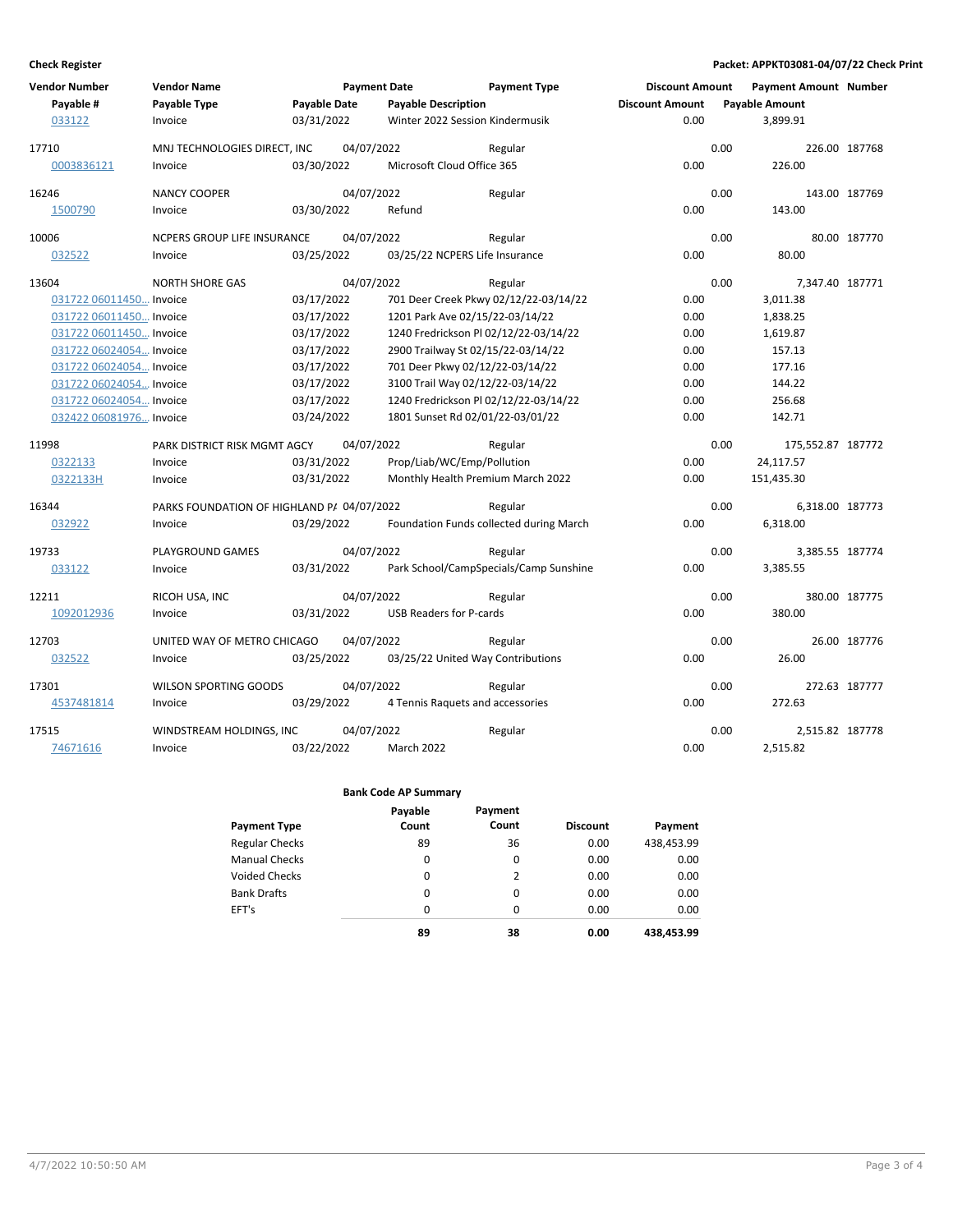# **Fund Summary**

| Fund | Name             | Period | Amount     |
|------|------------------|--------|------------|
| 99   | POOLED CASH FUND | 4/2022 | 438,453.99 |
|      |                  |        | 438,453.99 |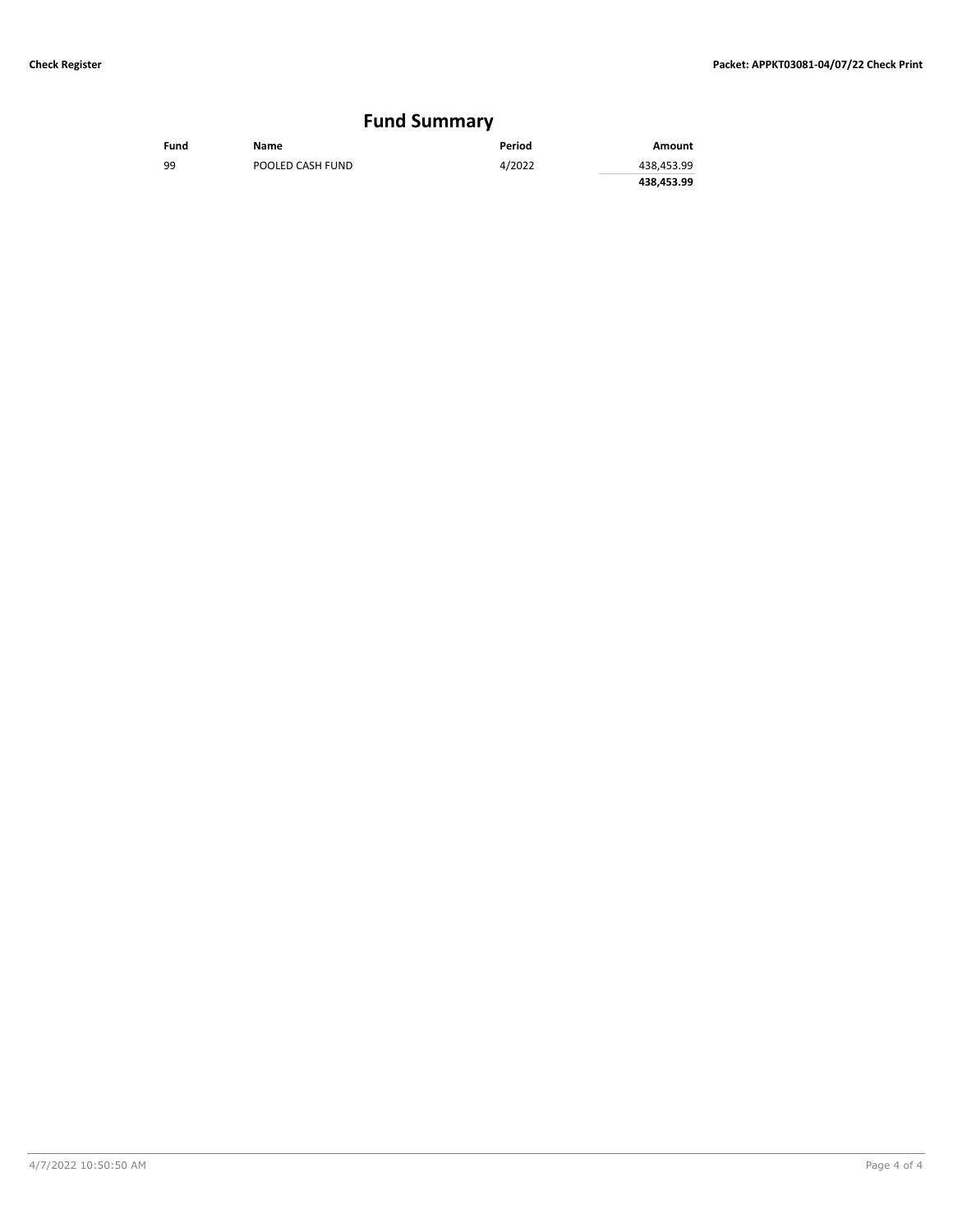# **Check Register**



Park District of Highland Park, IL Packet: APPKT03080 - 03/29/22 Emergency Checks

#### By Check Number

| <b>Vendor Number</b>         | <b>Vendor Name</b>      |                             |                     |                        |                              |              |
|------------------------------|-------------------------|-----------------------------|---------------------|------------------------|------------------------------|--------------|
|                              |                         | <b>Payment Date</b>         | <b>Payment Type</b> | <b>Discount Amount</b> | <b>Payment Amount Number</b> |              |
| <b>Bank Code: AP-AP BANK</b> |                         |                             |                     |                        |                              |              |
| 19753                        | APEX SIGNS AND GRAPHICS | 03/29/2022                  | Regular             | 0.00                   | 10,812.50 187739             |              |
| 18474                        | LRS HOLDINGS, LLC       | 03/29/2022                  | Regular             | 0.00                   |                              | 48.39 187740 |
|                              |                         |                             |                     |                        |                              |              |
|                              |                         | <b>Bank Code AP Summary</b> |                     |                        |                              |              |

#### Regular Checks Manual Checks Voided Checks **Discount Payment** Payment Type **Count Count Count** Bank Drafts EFT's 2 0 0  $\pmb{0}$  $\pmb{0}$ 0.00 0.00 0.00 0.00 0.00 **2 0.00 Payment** 10,860.89 0.00 0.00 0.00 0.00 **10,860.89 Payable Count** 2 0 0 0 0 **2**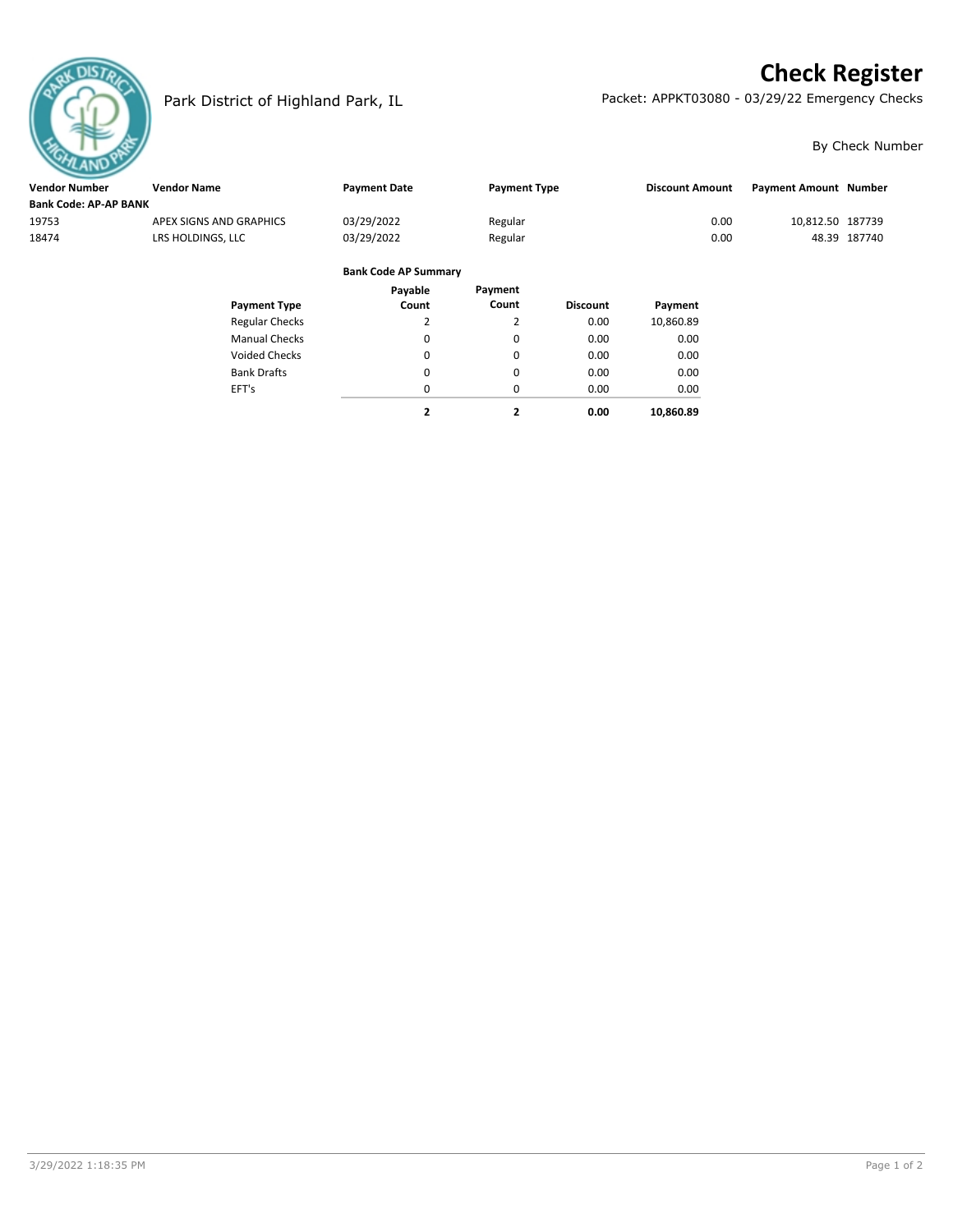# **Fund Summary**

| Fund | Name             | Period | Amount    |
|------|------------------|--------|-----------|
| 99   | POOLED CASH FUND | 3/2022 | 10,860.89 |
|      |                  |        | 10,860.89 |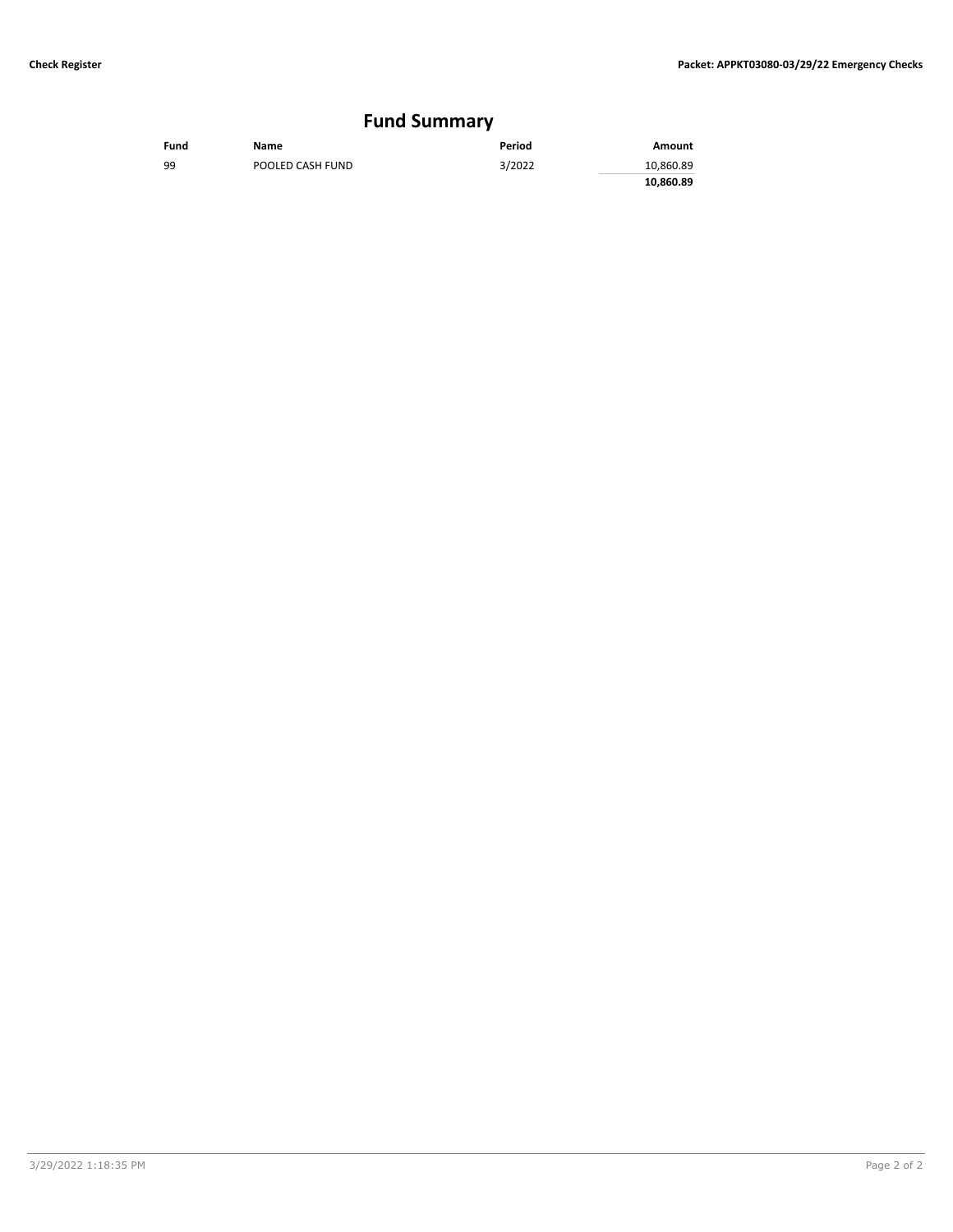# **Check Register**



Park District of Highland Park, IL Packet: APPKT03078 - Bank Draft 03/25/22 Payroll

#### By Check Number

| <b>Vendor Number</b>                   | <b>Vendor Name</b>                       |                     | <b>Payment Date</b>        | <b>Payment Type</b> | <b>Discount Amount</b> | Payment Amount Number |                      |
|----------------------------------------|------------------------------------------|---------------------|----------------------------|---------------------|------------------------|-----------------------|----------------------|
| Payable #                              | Payable Type                             | <b>Payable Date</b> | <b>Payable Description</b> |                     | <b>Discount Amount</b> | <b>Payable Amount</b> |                      |
| <b>Bank Code: PAYROLL-PAYROLL BANK</b> |                                          |                     |                            |                     |                        |                       |                      |
| 12825                                  | ICMA RETIREMENT TRUST #705568 03/25/2022 |                     |                            | <b>Bank Draft</b>   |                        | 0.00                  | 350.00 DFT0003405    |
| 032522 ICMA Roth Invoice               |                                          | 03/25/2022          | 03/25/22 ICMA ROTH         |                     | 0.00                   | 350.00                |                      |
| 11177                                  | ILL MUNICIPAL RETIREMENT FUND            |                     | 03/25/2022                 | Bank Draft          |                        | 0.00                  | 8,958.57 DFT0003406  |
| 032522 IMRF VOL Invoice                |                                          | 03/25/2022          | 03/25/22 IMRF VOL ADD'L    |                     | 0.00                   | 8,958.57              |                      |
| 11177                                  | ILL MUNICIPAL RETIREMENT FUND            |                     | 03/25/2022                 | <b>Bank Draft</b>   |                        | 0.00                  | 25,272.45 DFT0003407 |
| 032522 IMRF-EE                         | Invoice                                  | 03/25/2022          | 03/25/22 IMRF-EE           |                     | 0.00                   | 25,272.45             |                      |
| 11177                                  | ILL MUNICIPAL RETIREMENT FUND            |                     | 03/25/2022                 | <b>Bank Draft</b>   |                        | 0.00                  | 4,829.84 DFT0003408  |
| 032522 IMRF-ER                         | Invoice                                  | 03/28/2022          | 03/25/22 IMRF-ER           |                     | 0.00                   | 4,829.84              |                      |
| 11161                                  | ICMA RETIREMENT TRUST #302037            |                     | 03/25/2022                 | <b>Bank Draft</b>   |                        | 0.00                  | 4.332.30 DFT0003409  |
| 032522 ICMA 457                        | Invoice                                  | 03/25/2022          | 03/25/22 ICMA 457          |                     | 0.00                   | 4,332.30              |                      |
| 10058                                  | AFLAC                                    |                     | 03/25/2022                 | <b>Bank Draft</b>   |                        | 0.00                  | 478.80 DFT0003410    |
| 032522 AFLAC                           | Invoice                                  | 03/25/2022          | 03/25/22 AFLAC             |                     | 0.00                   | 478.80                |                      |

#### **Bank Code PAYROLL Summary**

|                       | Payable | Payment  |                 |           |
|-----------------------|---------|----------|-----------------|-----------|
| <b>Payment Type</b>   | Count   | Count    | <b>Discount</b> | Payment   |
| <b>Regular Checks</b> | 0       | 0        | 0.00            | 0.00      |
| <b>Manual Checks</b>  | 0       | 0        | 0.00            | 0.00      |
| <b>Voided Checks</b>  | 0       | 0        | 0.00            | 0.00      |
| <b>Bank Drafts</b>    | 6       | 6        | 0.00            | 44,221.96 |
| EFT's                 | 0       | $\Omega$ | 0.00            | 0.00      |
|                       | 6       | 6        | 0.00            | 44.221.96 |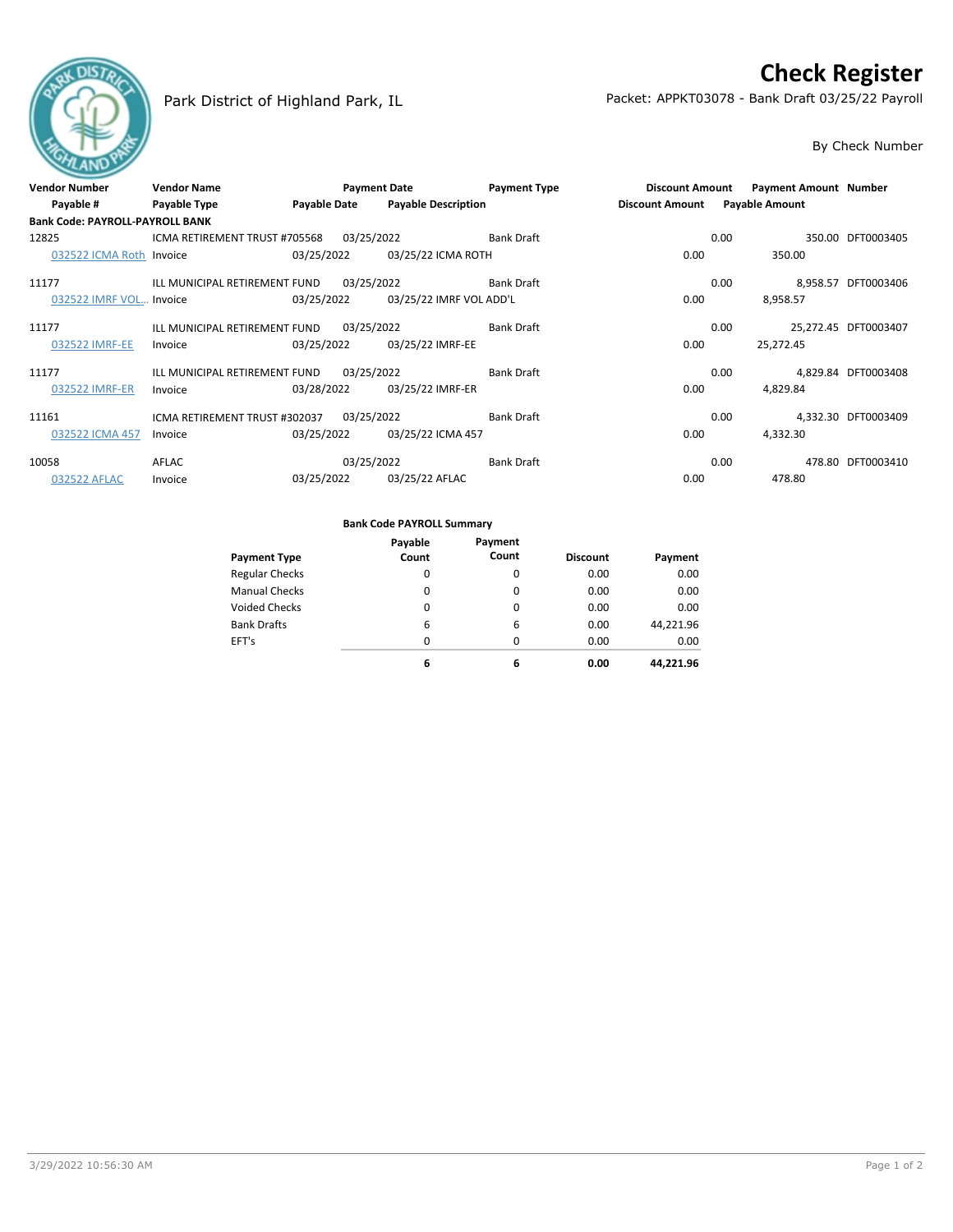# **Fund Summary**

| Fund | Name             | Period | Amount    |
|------|------------------|--------|-----------|
| 99   | POOLED CASH FUND | 3/2022 | 44,221.96 |
|      |                  |        | 44.221.96 |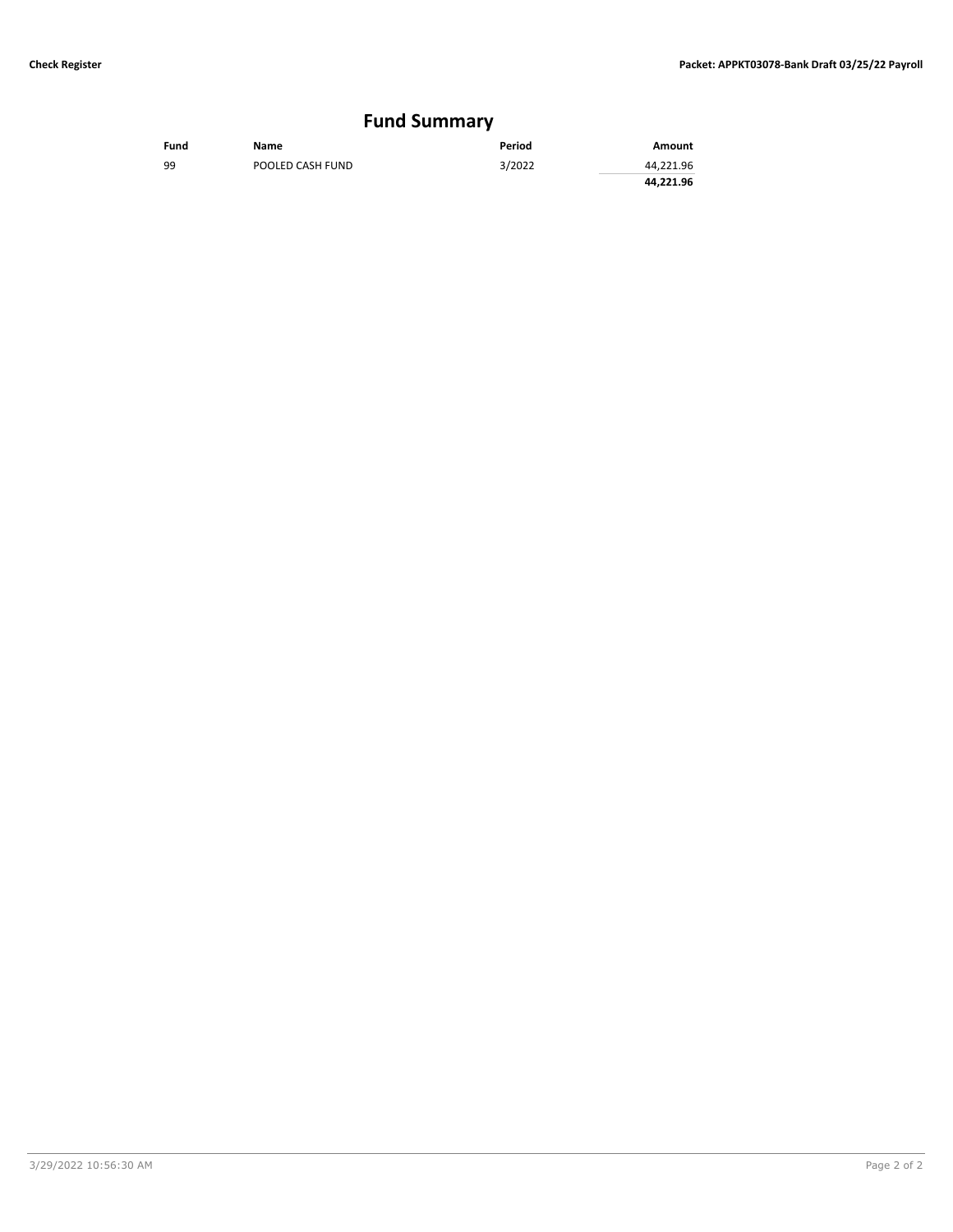| Vendor Name                   | Item Total   | Item Description                                  |
|-------------------------------|--------------|---------------------------------------------------|
| AUTO PAYMENT DEDUCTIO         |              | \$129,647.89 AUTO PAYMENT DEDUCTION - Credit      |
| PP CHARMMDFOUN                |              | \$500.00 Charmm'd Leadership Academy              |
| THE HOME DEPOT #1926          |              | \$72.11 Hardware for picnic tables                |
| CRAFTWOOD LUMBER & HA         |              | \$106.54 Floating Dock                            |
| AMZN MKTP US JQ5WS1ZY.        |              | \$21.98 Flint and steel                           |
| CVS/PHARMACY #05960           |              | \$16.96 Candy prizes                              |
| JEWEL OSCO 3459               |              | \$38.43 Smores, gelatin                           |
| AMZN MKTP US 1W17G7YI1        |              | \$47.64 compasses                                 |
| AMZN MKTP US JQ5WS1ZY.        |              | \$41.96 Water containers, tent stakes             |
| <b>FSP LEMONT QUARRIES AD</b> |              | \$200.85 Climb and Zipline Activity               |
| FH KOSIRS RAPID RAFTS         |              | \$765.00 White Water Rafting and Camping Trip     |
| CRAFTWOOD LUMBER & HA         |              | \$7.98 Team Building exercise supplies            |
| <b>BURRIS EQUIPMENT CO.</b>   |              | \$222.07 Parts for Trackloader                    |
| <b>BURRIS EQUIPMENT CO.</b>   |              | (\$222.07) Parts for Trackloader                  |
| AMZN MKTP US 1I5MB4R32        |              | \$9.99 Sanding belts                              |
| AMZN MKTP US 1W10N8MT(        |              | \$20.46 safety glasses, work Gloves.              |
| AMZN MKTP US 1I7MH7RV2        |              | \$23.54 Gloves, Safety glasses                    |
| AMZN Mktp US 1W7R80SQ1        |              | \$115.97 dog waste can                            |
| WM SUPERCENTER #1735          |              | \$9.70 Art Room supplies                          |
| WM SUPERCENTER #1735          |              | \$12.61 ParkSchool Art supplies                   |
|                               |              |                                                   |
| <b>DOLLAR TREE</b>            | \$51.98 Fuel | \$7.50 Amazing Art class supplies                 |
| <b>MUTUAL ACE HARDWARE 8</b>  |              |                                                   |
| <b>MUTUAL ACE HARDWARE 8</b>  |              | \$48.08 Fuel-chainsaw                             |
| MUTUAL ACE HARDWARE 8         |              | \$24.76 Mutual Purchase                           |
| DTV DIRECTV SERVICE           |              | \$278.99 DTV DIRECTV SERVICE - Cable              |
| IN SOUND OF MUSIC SYS         |              | \$76.00 ASCAP Music License                       |
| AMZN MKTP US BQ20Q6V63        |              | \$78.45 AMZN MKTP US BQ20Q6V63 - Office supplies  |
| AMZN Mktp US 522R146Y3        |              | \$24.98 AMZN Mktp US 522R146Y3 - Office supplies  |
| AMAZON.COM 1I43G2AN1 A        |              | \$8.78 AMAZON.COM office supplies colored paper   |
| AMZN MKTP US 1W0FF2FJ0        |              | \$176.77 Office supplies                          |
| AMAZON.COM 1W0D07690 /        |              | \$44.18 office supplies                           |
| <b>MARATHON SPORTSWEAR</b>    |              | \$375.00 Marathon Sportswear- Membership uniforms |
| <b>MARATHON SPORTSWEAR</b>    |              | \$295.00 Marathon Sportswear - Trainer uniforms   |
| IN THE MULCH CENTER L         |              | \$240.00 Woodchip Disposal                        |
| <b>CYGANY INC</b>             |              | \$496.00 Dog Bags                                 |
| <b>MARK VEND CO</b>           |              | \$15.18 Vending Machines - Parks                  |
| AMZN Mktp US Q52P32RE3        |              | \$14.34 Notepads                                  |
| <b>NOR NORTHERN TOOL</b>      |              | \$39.99 Membership Renewal Fee                    |
| ULINE SHIP SUPPLIES           |              | \$331.73 Garbage Pickers                          |
| THE HOME DEPOT #1926          |              | \$50.80 Poles for Signs at Preserve               |
| WWW.NORTHERNSAFETY.(          |              | \$257.88 Ear Plugs                                |
| AMAZON.COM DK0F99NO3 /        |              | \$239.95 Chainsaw/Chipping Helmets                |
| <b>MARK VEND CO</b>           |              | \$5.07 Vending Machines - Golf                    |
| AMZN MKTP US GD2AY60F3        |              | \$7.99 Dr Suess Birthday                          |
| AMAZON.COM EW69W2B63          |              | \$127.99 Dr Suess Birthday                        |
| AMZN MKTP US BI0LD4DQ3        |              | \$67.59 Office Supplies                           |
| AMZN MKTP US AMZN.COM/        |              | (\$52.89) Amazon Return                           |
| AMZN MKTP US 5Y8GF5FX3        |              | \$66.59 Dr Suess Birthday                         |
| AMAZON.COM 1I78L1AZ0 A        |              | \$12.96 Dr Suess Birthday                         |
| AMZN MKTP US 1I4O02JC2        |              | \$34.09 Dr Suess Birthday                         |
| PARTY CITY 168                |              | \$26.40 Dr Suess Birthday                         |
|                               |              |                                                   |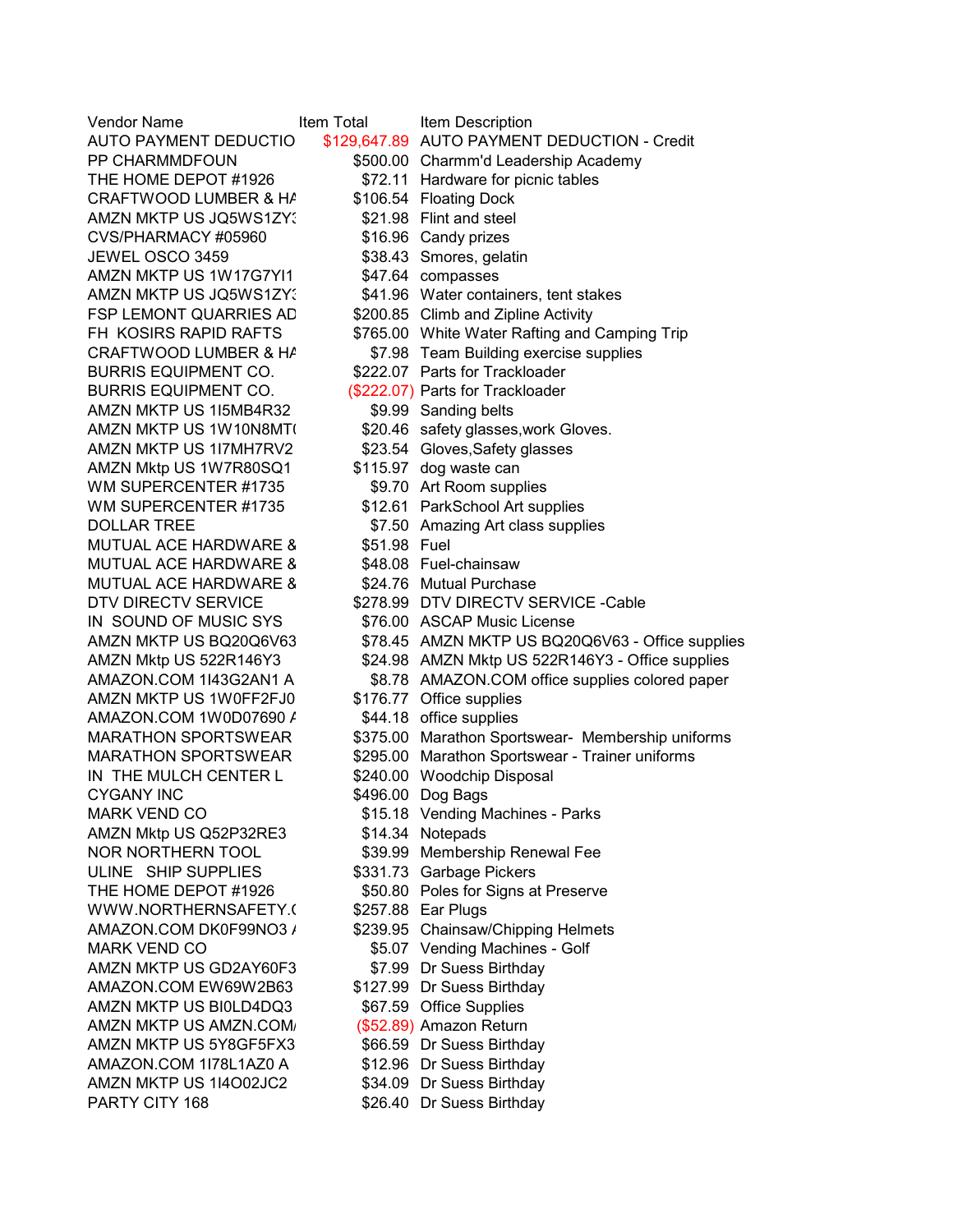AMZN MKTP US 1W6FI2XW1 \$23.22 Mad Hatter Tea Party MailChimp  $$265.00$  monthly fee ANIMOTO INC \$264.00 annual fee<br>DROPBOX P2T5VGFVKGF4 \$11.99 monthly fee DROPBOX P2T5VGFVKGF4 IN THE LOCAL MOMS NET \$150.00 online advertising IN THE LOCAL MOMS NET \$300.00 online advertising IN THE LOCAL MOMS NET \$600.00 online advertising<br>CVS/PHARMACY #04787 \$9.87 water CVS/PHARMACY #04787 CVS/PHARMACY #04787 \$28.52 Water, Office supplies<br>AMAZON.COM 1W1EP7PG1 \$493.30 First aide AMAZON.COM 1W1EP7PG1 AMZN MKTP US 1W15X3J60 \$374.50 First aide TEAMSNAP.COM \$9.99 basketball scheduling ONE DAY SHOOTOUTS \$299.00 Travel Basketball PARK DISTRICT OF HIGHL \$1.00 POS Test PARK DISTRICT OF HIGHL \$1.00 POS Test AMZN MKTP US KH36G2LQ3 \$18.82 iPhone Case AMZN MKTP US 5L54L39W3 \$11.04 iPhone Case ZOOM.US 888-799-9666 \$114.95 Zoom Monthly GOOGLE GSUITE pdhp.or \$5.99 Google Apps - Monthly ANDERSON LOCK CO \$1,293.35 POGO - Door Repaid APPLE.COM/US \$399.00 Ryca's MacBook Pro Warranty

MAIN EVENT-HOFFMAN EST \$94.75 Adventure Camp KESSEL HEAT \$275.00 basketball Tournament PIEROS PIZZA - MOTO \$81.41 Pizza for basketball Party CRAFTWOOD LUMBER & HA \$9.12 Hardware for installing Teak Benches U OF I CROP SCIENCE **\$45.00** Herbicide License Training Rgrill HEY AND ASSOCIATES INC \$577.50 Construction Phase Services Preserve CRAFTWOOD LUMBER & HA \$335.00 Blacktop Repair for Parking Lots TLF LOCKERS FLOWERS \$100.59 TLF LOCKERS FLOWERS - sympathy bouquet Dan Frid TLF FLORAL GARDENS INC \$104.99 TLF FLORAL GARDENS INC - sympathy bouquet Tom L TLF FLORAL GARDENS INC (\$7.04) TLF FLORAL GARDENS INC - Credit for taxes ILLINOIS ASSOC OF PARK \$404.00 IAPD - L. Gogola & J. Freeman Legislative Conference ILLINOIS ASSOC OF PARK \$410.00 IAPD - B. Romes & J. Smith Legislative Conference MARK VEND CO  $$228.00$  MARK VEND CO - bulk coffee order - all staff wrc AMZN MKTP US 1W79M6FP( \$177.52 AMZN MKTP - Office supplies for WRC AMAZON.COM 1I89042O2 A \$16.39 AMAZON.COM purchase - wrc office supplies AMZN MKTP US 1W03P3E50  $$5.87$  AMZN MKTP - purchase wrc office supplies<br>IPRA - Membership Shelby Mepham \$279.00 IPRA - Membership Shelby Mepham SUPREME COURTS \$135.00 Shootout for Girls Feeder Basketball JEWEL OSCO 3459 \$89.46 Gatorades for House Basketball TARGET 00011684 \$51.92 Gatorades for House Basketball Leagues JEWEL OSCO 3475 \$71.84 Gatorades for House Basketball Leagues ULTIMATE NINJAS LIBERT \$100.00 Field Trips Deposit-JV and Varsity Ult Ninjas AMZN MKTP US 1I2A81PP2 \$85.96 USB-C Chargers (6) iPad Chargers (6) AMAZON.COM 1I9AM7XI2 A \$130.91 Keyboards (3) Webcam and speakers Chicago Communications  $$67.20$  Avigilon License Upgrade ZOHO-MANAGEENGINE SER \$239.50 Facility, Parks, Registration, IT Help Desk IN STORMWIND LLC \$2,490.00 Training Subscription - 2 Years (Bryant) AMZN MKTP US 1I1XH7042 \$374.22 Monitors & Cables for Amalia ZOHO-MANAGEENGINE SEF \$95.80 Facility, Parks, Registration, IT Help Desk Chicago Communications \$604.80 Avigilon License Upgrade ZOHO-MANAGEENGINE SEF \$263.45 Facility, Parks, Registration, IT Help Desk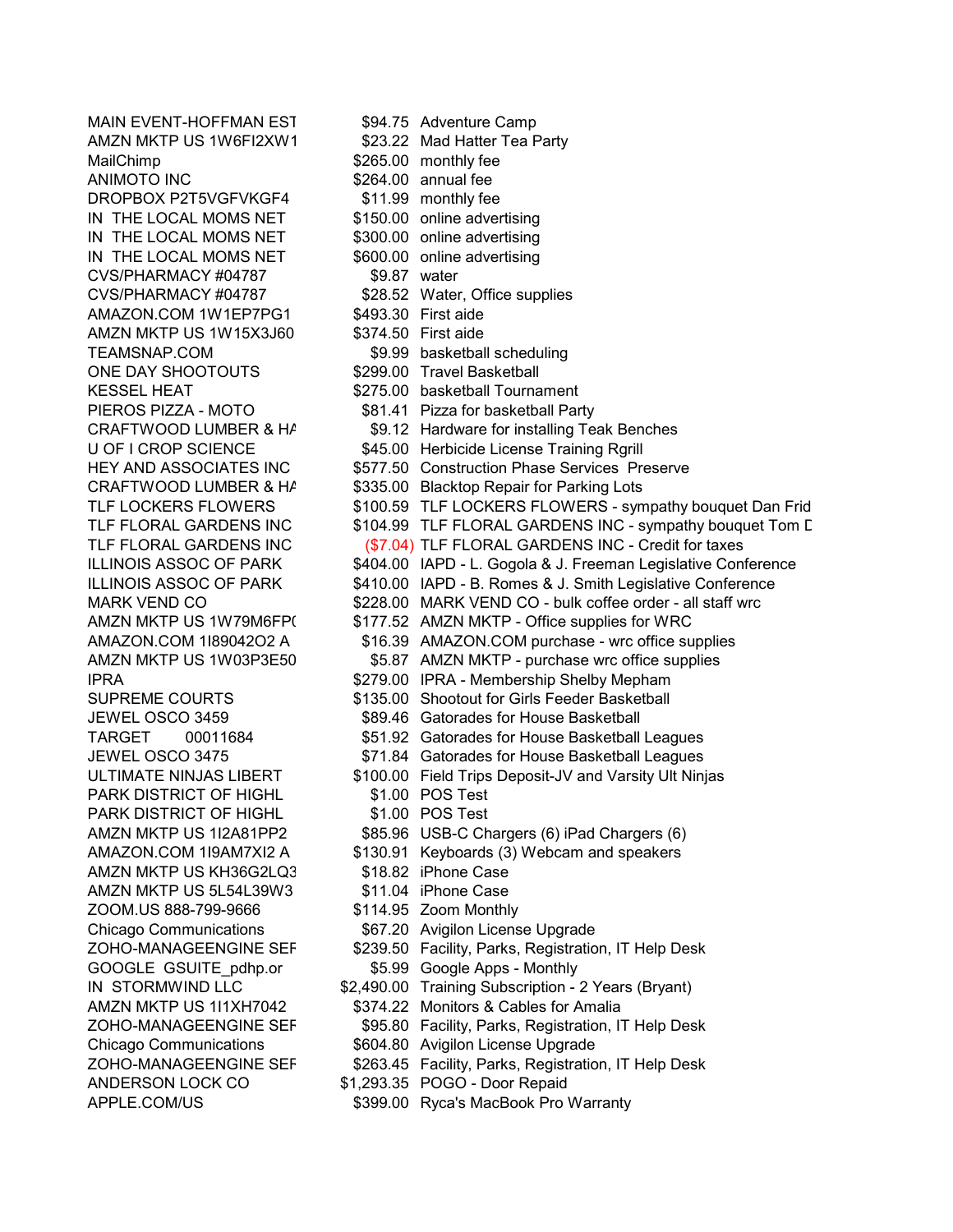APPLE.COM/US \$69.00 iPad Apple Care APPLE.COM/US \$69.00 iPad Apple Care APPLE.COM/US \$69.00 iPad Apple Care APPLE.COM/US \$69.00 iPad Apple Care APPLE.COM/US \$69.00 iPad Apple Care APPLE.COM/US \$118.00 iPad Apple Care APPLE.COM/US \$1,347.00 iPads for Rosewood APPLE.COM/US \$177.00 iPad Apple Care APPLE.COM/US \$69.00 iPad Apple Care APPLE.COM/US \$479.00 iPad with Wifi APPLE.COM/US \$1,347.00 iPads for Heller APPLE.COM/US \$177.00 iPad Apple Care APPLE.COM/US \$69.00 iPad Apple Care SHERWIN WILLIAMS 70190 \$53.28 Paint for music room

APPLE.COM/US \$4,142.69 Ryca's MacBook Pro ZOHO-MANAGEENGINE SER \$143.70 Facility, Parks, Registration, IT Help Desk AMZN Mktp US QR5E797V3 \$1,385.98 Kris & Natalie - Electric Stand Up Desk ZOHO-MANAGEENGINE SEF \$455.05 Facility, Parks, Registration, IT Help Desk<br>ZOHO-MANAGEENGINE SEF \$95.80 Facility, Parks, Registration, IT Help Desk \$95.80 Facility, Parks, Registration, IT Help Desk ZOHO-MANAGEENGINE SER \$95.80 Facility, Parks, Registration, IT Help Desk APPLE.COM/US \$609.00 iPad with Wifi & Cellular APPLE.COM/US \$609.00 iPad with Wifi & Cellular<br>APPLE.COM/US \$69.00 iPad Apple Care \$69.00 iPad Apple Care APPLE.COM/US \$609.00 iPad with Wifi & Cellular APPLE.COM/US \$609.00 iPad with Wifi & Cellular APPLE.COM/US \$609.00 iPad with Wifi & Cellular APPLE.COM/US \$609.00 iPad with Wifi & Cellular APPLE.COM/US \$1,158.00 iPad with Wifi & Cellular ZOHO-MANAGEENGINE SEF \$23.95 Facility, Parks, Registration, IT Help Desk ZOHO-MANAGEENGINE SER \$23.95 Facility, Parks, Registration, IT Help Desk Chicago Communications \$268.80 Avigilon License Upgrade ZOHO-MANAGEENGINE SER \$23.95 Facility, Parks, Registration, IT Help Desk Chicago Communications \$67.20 Avigilon License Upgrade ZOHO-MANAGEENGINE SER \$23.95 Facility, Parks, Registration, IT Help Desk Chicago Communications \$67.20 Avigilon License Upgrade ZOHO-MANAGEENGINE SER \$23.95 Facility, Parks, Registration, IT Help Desk Chicago Communications  $$268.80$  Avigilon License Upgrade ZOHO-MANAGEENGINE SER \$167.65 Facility, Parks, Registration, IT Help Desk ZOHO-MANAGEENGINE SER \$47.90 Facility, Parks, Registration, IT Help Desk Chicago Communications \$672.00 Avigilon License Upgrade ZOHO-MANAGEENGINE SEF \$47.90 Facility, Parks, Registration, IT Help Desk Chicago Communications \$3,696.00 Avigilon License Upgrade ZOHO-MANAGEENGINE SER \$143.70 Facility, Parks, Registration, IT Help Desk ZOHO-MANAGEENGINE SER \$95.80 Facility, Parks, Registration, IT Help Desk ZOHO-MANAGEENGINE SER \$47.90 Facility, Parks, Registration, IT Help Desk Chicago Communications \$940.80 Avigilon License Upgrade ZOHO-MANAGEENGINE SER \$119.75 Facility, Parks, Registration, IT Help Desk Chicago Communications \$67.20 Avigilon License Upgrade ZOHO-MANAGEENGINE SEF \$143.70 Facility, Parks, Registration, IT Help Desk APPLE.COM/US \$479.00 iPad with Wifi & Cellular ZOHO-MANAGEENGINE SEF \$71.85 Facility, Parks, Registration, IT Help Desk CRAFTWOOD LUMBER & HA \$44.99 Paint for Garbage cans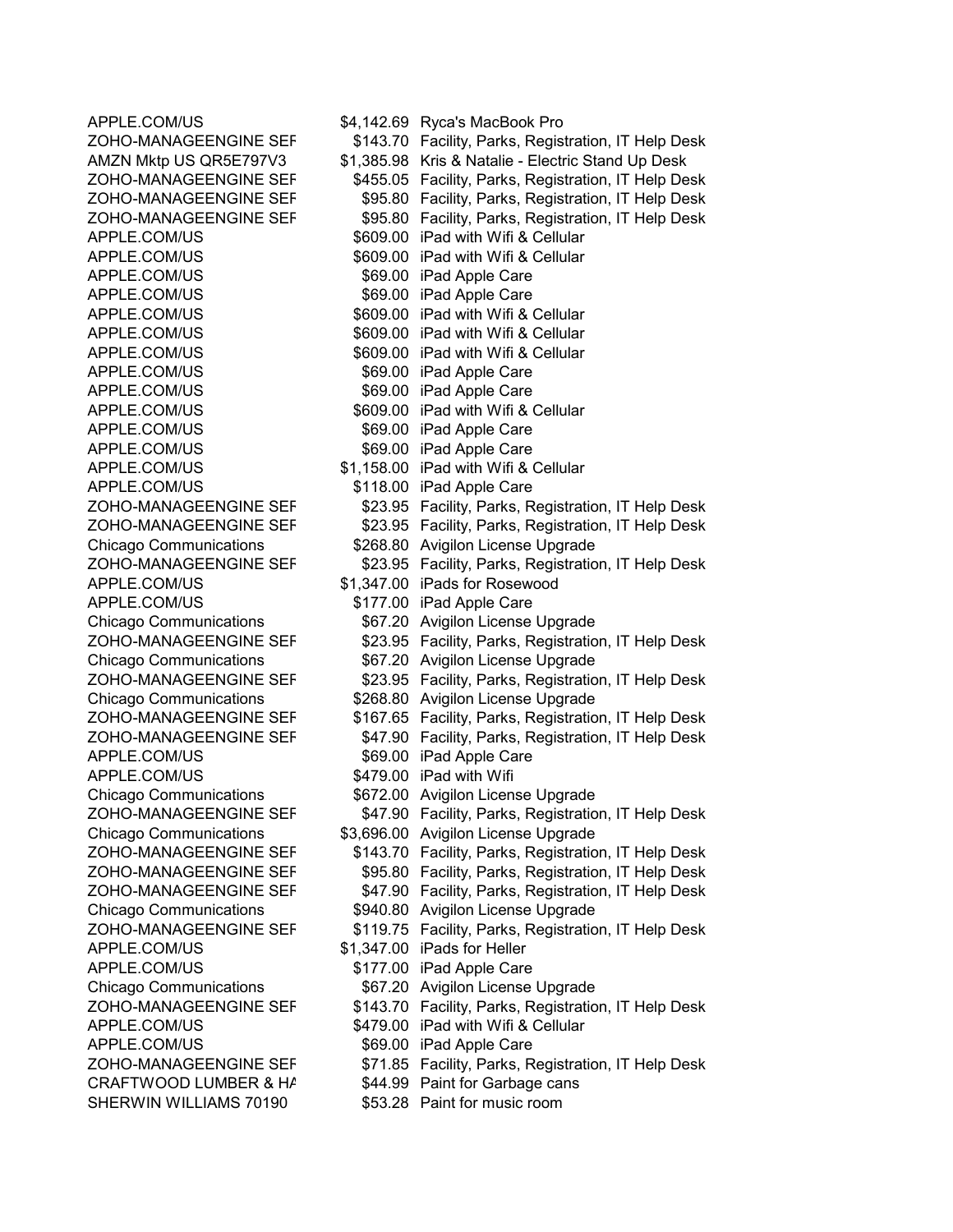JEWEL OSCO 3459 \$11.47 Saplings Supplies JEWEL OSCO 3459 **\$9.49** Saplings Supplies TARGET 00011684 \$32.47 Saplings Supplies<br>AMAZON.COM PA0WH9293 AMZN MKTP US R07G34RF3  $\begin{array}{r} 19.72 \\ \text{30.72} \end{array}$  Saplings Supplies<br>HOBBY-LOBBY #0195  $\begin{array}{r} 19.72 \\ \text{30.58} \end{array}$  Saplings Supplies STAPLES 00116616 \$9.79 Saplings Supplies<br>TARGET 00011684 \$20.78 Saplings Supplies HOBBY-LOBBY #0195  $$27.41$  Saplings Supplies<br>TARGET 00011684 \$6.87 Sapling Supplies AMZN MKTP US 1B6TE32N2 \$28.97 Saplings Supplies AMZN MKTP US AMZN.COM (\$9.86) Saplings Supplies AMZN MKTP US AMZN.COM/ (\$9.86) Saplings Supplies JEWEL OSCO 3459 \$13.96 Saplings Supplies AMAZON.COM 1I3935810 A \$54.26 Saplings Supplies AMZN MKTP US 1W4450E11 \$32.44 Saplings Supplies JEWEL OSCO 3459 \$25.82 Saplings Supplies CRAFTWOOD LUMBER & HA \$28.98 Paint Thinner MUTUAL ACE HARDWARE & \$8.12 Split Lockwashers THE HOME DEPOT #1926 \$118.26 Picnic Table Lumber READYREFRESH BY NESTLI MUTUAL ACE HARDWARE 8 \$92.83 Picnic Table Hardware MENARDS 3327 \$167.20 Floating Dock CRAFTWOOD LUMBER & HA \$6.19 Floating Dock THE HOME DEPOT #1926 \$47.96 thermostats THE HOME DEPOT #1926 \$104.48 gutter CRAFTWOOD LUMBER & HA \$17.18 water lines MUTUAL ACE HARDWARE 8 \$49.08 Solder THE HOME DEPOT #1926 \$52.00 faucet AMZN MKTP US 1105A82D0 \$113.08 thermocouple MUTUAL ACE HARDWARE & \$12.93 lighters AMZN MKTP US 1W1Q45X31 \$77.94 thermopile THE HOME DEPOT #1926 \$26.54 6 inch round duct y MUTUAL ACE HARDWARE 8 \$50.84 4 inch b vent AMAZON.COM NT9K75VM3 / \$15.46 pressure gauge

JEWEL OSCO 3459 \$6.45 Saplings Supplies \$4.98 Saplings Supplies \$29.58 Saplings Supplies \$20.78 Saplings Supplies TARGET 00011684 \$6.87 Sapling Supplies CRAFTWOOD LUMBER & HA \$37.46 Reciprocating Blades wrench and bit holder THE HOME DEPOT #1926 \$327.74 Lumber for Picnic Tables THE HOME DEPOT #1926 \$34.55 Hardware for picnic tables THE HOME DEPOT #1926 \$410.75 Lumber for picnic tables THE HOME DEPOT #1926 \$490.32 Lumber for Picnic tables THE HOME DEPOT #1926 \$97.96 Hardware for picnic tables THE HOME DEPOT #1926 \$165.30 Hardware for picnic tables THE HOME DEPOT #1926 \$17.36 Lumber for picnic tables<br>READYREFRESH BY NESTLI \$78.97 Water THE HOME DEPOT #1926 \$266.72 Wood and Hardware for picnic tables THE HOME DEPOT #1926 \$85.55 Wood and Hardware for Picnic Tables WWP SMITHEREEN PEST M  $$64.00$  WWP SMITHEREEN PEST MA - Purchase pest control JORSON AND CARLSON CO \$39.26 JORSON AND CARLSON COM - Purchase - Zam blade JORSON AND CARLSON CO \$720.00 JORSON AND CARLSON COM - 3 replacement blades f<br>JORSON AND CARLSON CO \$39.26 JORSON AND CARLSON COM - Purchase - Zam blade \$39.26 JORSON AND CARLSON COM - Purchase - Zam blade AIRPHX.COM  $$844.85$  AIRPHX.COM - Purchase- Annual tune-up kit for Airphx u THE TRANE COMPANY (\$1,016.00) THE TRANE COMPANY - Credit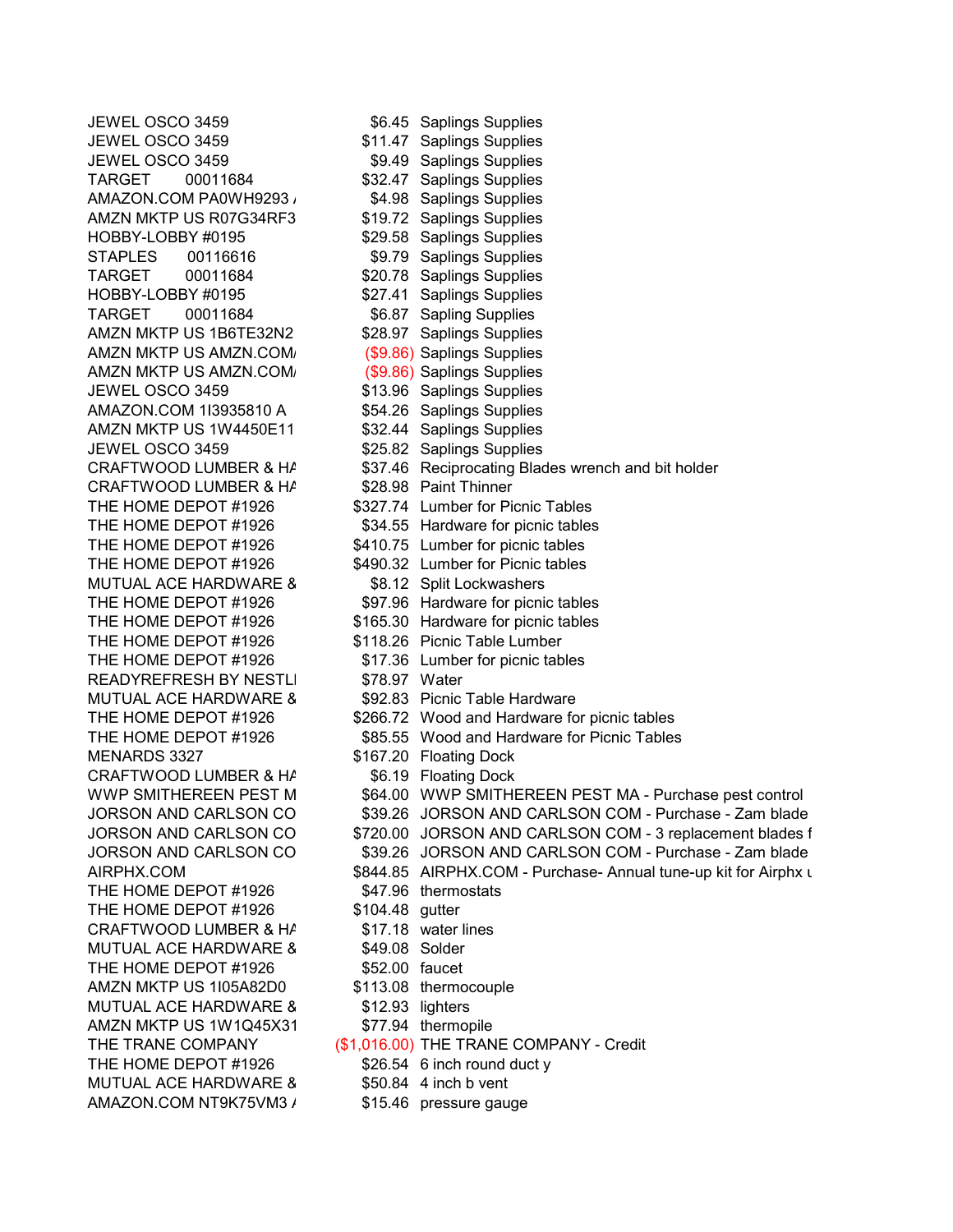MUTUAL ACE HARDWARE 8 \$7.11 plug MUTUAL ACE HARDWARE 8 \$5.16 plug AMZN MKTP US 5S3U64G23<br>MENARDS 3327 GRAINGER \$66.16 pushbar<br>MUTUAL ACE HARDWARE 8 \$25.86 keys MUTUAL ACE HARDWARE 8 IDLEWOOD ELECTRIC SUPF \$203.76 light bulbs<br>SUPPLYHOUSE.COM \$22.83 capacitors SUPPLYHOUSE.COM GRAINGER \$685.76 filters BATTERIES PLUS #0457 \$52.52 batteries IPRA **\$80.00 Supervisor Symposium** AMZN MKTP US ZE9622SP3 \$49.95 Paper screens AMZN MKTP US 347BT8S93 \$23.49 Office supplies AMZN MKTP US 1B8EW1181 \$45.63 Office supplies AMZN MKTP US 1W20J7OD1 \$59.94 Office supplies MICHAELS #9490 \$70.92 Frames for office AMERICAN OUTFITTERS LT \$42.00 Staff attire<br>AMERICAN OUTFITTERS LT \$133.00 Staff attire AMERICAN OUTFITTERS LT AMZN MKTP US 1B8EW1181 \$87.48 Piano Benches<br>AMZN MKTP US 9E2297243 \$26.97 Workshop supp AMZN MKTP US AMZN.COM (\$26.97) Credit for return PARTY CITY 168  $$74.51$  Workshop supplies BOUNDLESS ADVENTURES \$907.55 Field Trip for Athletics BOUNDLESS ADVENTURES \$325.13 Field Trip for CIT SITEONE LANDSCAPE SUPF \$1,899.00 Spring Tulip Bulbs<br>SITEONE LANDSCAPE SUPF \$294.57 Straw Blanket SITEONE LANDSCAPE SUPF NAPA AUTO PRTS HIGHLAN \$83.70 Ball Washer Parts SITEONE LANDSCAPE SUPF \$537.67 Bentgrass Seed SAVATREE - TREE & L \$850.00 Tree Pruning

GRAINGER \$73.07 water fountain repair kit<br>AMZN MKTP US 5S3U64G23 \$169.95 heat cable \$77.88 sch 80 pipe \$170.05 motor BOUNDLESS ADVENTURES \$358.70 BOUNDLESS ADVENTURES Trekkers DNR LICENSE OR CAMP SA \$62.35 Chain O'Lakes campsite SQ WEST ROCK \$250.00 West Rock Wake boarding NRPA OPERATING \$65.00 NRPA OPERATING - AMY MURRIN CPRP RENEWAL CRAFTWOOD LUMBER & HA \$7.17 CRAFTWOOD LUMBER & HAR FACILITY KEYS MARIANOS #518  $\mu$  \$38.95 MARIANOS-STEPHANIE FAREWELL AND THANK YOU POTBELLY #42  $$289.95$  STEPHANIE THANK YOU - POTBELLY STAFF LUNCH AMZN MKTP US AMZN.COM/ (\$34.99) Credit for returned supplies \$26.97 Workshop supplies GK PREMIUM-ANNUAL **\$600.00** GreenKeeper Subsricption U OF I CROP SCIENCE \$45.00 Training General Standards Exam PROCTORU INC. \$12.00 General Standards Exam Staff REVELS TURF & TRACTOR \$1,199.78 Equipment Maintenance Repair - John Deere BURRIS EQUIPMENT CO. \$320.45 Equipment Repair - Skid Steer NAPA AUTO PRTS HIGHLAN \$19.98 Oil Filter - Equipment Maintenance NAPA AUTO PRTS HIGHLAN \$169.57 Engine Oil - Equipment Maintenance NAPA AUTO PRTS HIGHLAN \$71.99 Tee Mower Battery - Equipment Maintenance NAPA AUTO PRTS HIGHLAN \$132.25 Greens Mower Hose - Equipment Repair REINDERS SUSSEX CUSTO \$1,939.34 Equipment Electrical Maintenance Repair - Toro 4500 REINDERS BUFFALO GROVE \$652.10 Bedknives Blades for Greens Mower SITEONE LANDSCAPE SUPF \$1,850.00 Plant Protectant - Greens SITEONE LANDSCAPE SUPP \$1,975.00 Plant Protectant - Fairways and Tees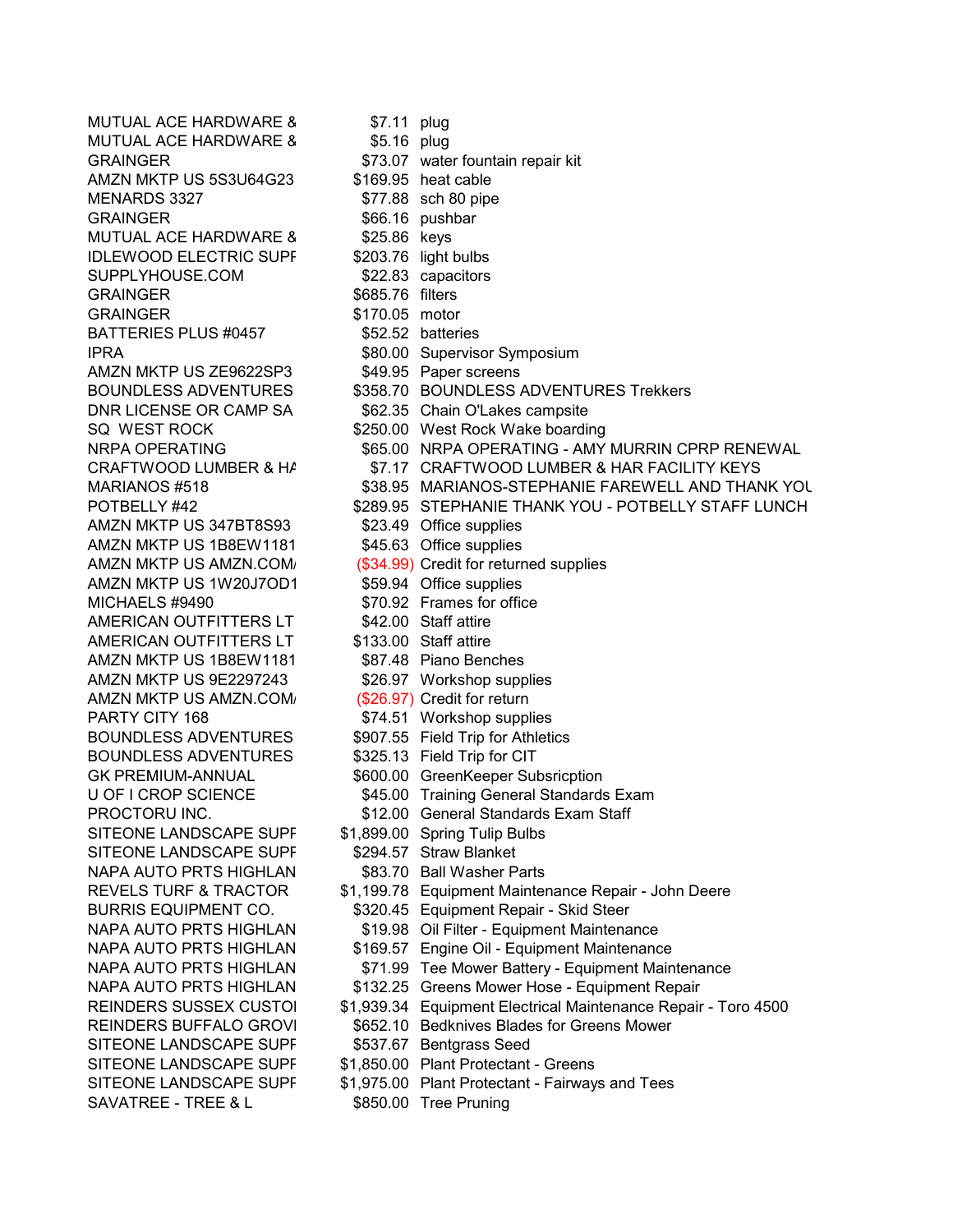Park District Risk Man \$199.00 PDRMA Opland<br>MUTUAL ACE HARDWARE 8 \$35.54 MUTUAL ACE H AT&T PAYMENT \$4.36 2/16/22-03/15/22 COMCAST BUSINESS \$1,041.89 West Ridge AT&T PAYMENT \$1.76 2/16/22-03/15/22 COMCAST BUSINESS \$462.65 Planning AVALON PETROLEUM \$10,347.21 Fuel AT&T PAYMENT \$4.83 2/16/22-03/15/22 COMCAST BUSINESS \$1,019.69 Parks BHFX #10 \$70.00 canon ipf8400 AT&T PAYMENT \$2.63 2/16/22-03/15/22 COMCAST BUSINESS \$493.18 Comm AT&T PAYMENT \$8.34 2/16/22-03/15/22 COMCAST BUSINESS \$1,437.45 Rec Admin AT&T PAYMENT \$1.76 2/16/22-03/15/22 COMCAST BUSINESS \$462.65 Registration AT&T PAYMENT \$1.76 2/16/22-03/15/22 COMCAST BUSINESS \$462.65 Athletics AT&T PAYMENT \$0.44 2/16/22-03/15/22 COMCAST BUSINESS \$330.80 Camps AT&T PAYMENT \$0.44 2/16/22-03/15/22 COMCAST BUSINESS \$43.95 Special AT&T PAYMENT \$0.44 2/16/22-03/15/22 COMCAST BUSINESS \$293.33 HCAP AT&T PAYMENT \$0.44 2/16/22-03/15/22 COMCAST BUSINESS \$542.71 RW Interp AT&T PAYMENT \$0.44 2/16/22-03/15/22

ACUSHNET BILLTRUST \$1,824.96 Golf Balls Pro Shop Resale ACUSHNET BILLTRUST \$2,065.31 Golf Balls Pro Shop Resale REVELS TURF & TRACTOR \$129.64 Equipment Parts - Rough Mower Range \$35.54 MUTUAL ACE HARDWARE & - Purchase WWP ROSE PEST SOLUTIO \$114.00 WWP ROSE PEST SOLUTION - Purchase ZORO TOOLS INC \$159.90 ZORO TOOLS INC - Purchase GRAINGER \$71.92 GRAINGER - Purchase<br>THE HOME DEPOT #1926 \$46.84 THE HOME DEPOT #19 \$46.84 THE HOME DEPOT #1926 - Purchase MUTUAL ACE HARDWARE 8 \$19.41 MUTUAL ACE HARDWARE & - Purchase<br>MUTUAL ACE HARDWARE 8 \$35.13 MUTUAL ACE HARDWARE & - Purchase \$35.13 MUTUAL ACE HARDWARE & - Purchase AMZN Mktp US AI6ZW9NO3 \$150.95 AMZN Mktp US AI6ZW9NO3 - Purchase THE HOME DEPOT #1926 \$13.44 THE HOME DEPOT #1926 - Purchase MUTUAL ACE HARDWARE & \$9.39 MUTUAL ACE HARDWARE & - Purchase ZORO TOOLS INC \$140.25 ZORO TOOLS INC - Purchase HALOGEN SUPPLY COMPAN \$282.07 HALOGEN SUPPLY COMPANY - Purchase HALOGEN SUPPLY COMPAN \$676.08 HALOGEN SUPPLY COMPANY - Purchase AT&T PAYMENT \$49.98 Service from 02/05/22-03/04/22 COMCAST CHICAGO \$322.75 02/13/22-03/12/22 636 Ridge AT&T PAYMENT \$284.85 Service from 02/05/22-03/04/22 COMCAST CHICAGO \$233.70 701 Deer Creek Pkwy 01/20/22-03/19/22 \$20.00 Canon 8400 FMV Lease BHFX #10 \$70.00 Ink Jet Service 01/01/22-01/31/22 AT&T PAYMENT \$655.30 Service from 02/05/22-03/04/22 AT&T PAYMENT \$15.40 Service from 02/05/22-03/04/22 AT&T PAYMENT \$100.10 Service from 02/05/22-03/04/22 COMCAST CHICAGO \$299.85 service dates 02/09/22-03/08/22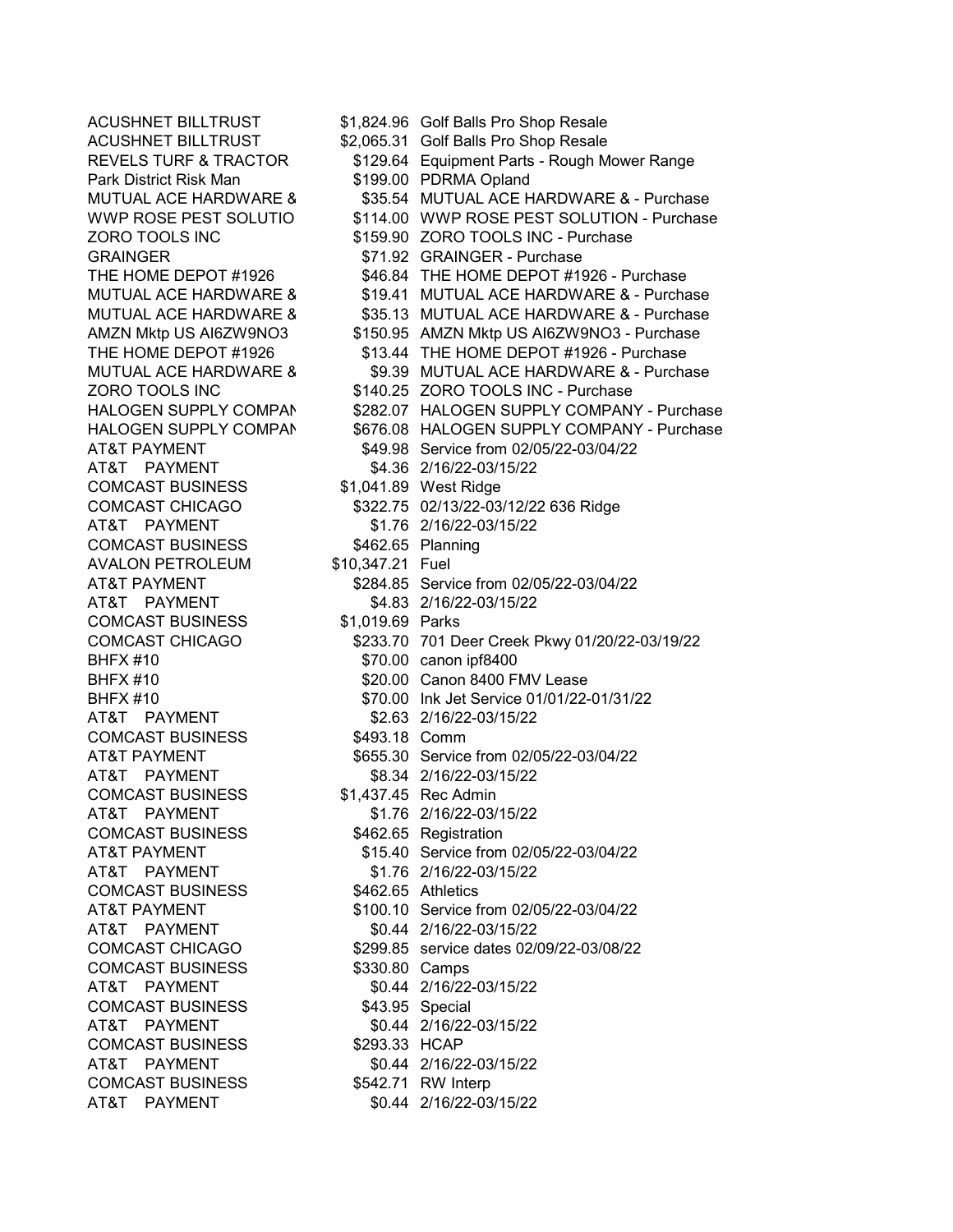| <b>COMCAST BUSINESS</b>          |                   | \$542.71 RW Beach                                   |
|----------------------------------|-------------------|-----------------------------------------------------|
| <b>COMCAST CHICAGO</b>           |                   | \$209.90 8 Park Ave 01/19/22-03/18/22               |
| AT&T PAYMENT                     |                   | \$3.07 2/16/22-03/15/22                             |
| <b>COMCAST BUSINESS</b>          |                   | \$307.65 Centennial                                 |
| AT&T PAYMENT                     |                   | \$0.88 2/16/22-03/15/22                             |
| <b>COMCAST BUSINESS</b>          |                   | \$337.28 Golf Maint                                 |
| <b>MAGIC CARPET PRIDE</b>        |                   | \$2,100.00 1390 Sunset Carpet, Tile and Grout       |
| AT&T PAYMENT                     |                   | \$0.88 2/16/22-03/15/22                             |
| <b>COMCAST CHICAGO</b>           |                   | \$151.85 Wifi Service 02/07/22-03/06/22             |
| <b>COMCAST BUSINESS</b>          | \$337.28 SVGC     |                                                     |
| <b>AT&amp;T PAYMENT</b>          |                   | \$28.97 Service from 02/05/22-03/04/22              |
| AT&T PAYMENT                     |                   | \$2.63 2/16/22-03/15/22                             |
| <b>COMCAST BUSINESS</b>          |                   | \$862.21 Rec Center                                 |
| <b>AT&amp;T PAYMENT</b>          |                   | \$43.23 Service from 02/05/22-03/04/22              |
| AT&T PAYMENT                     |                   | \$1.76 2/16/22-03/15/22                             |
| <b>COMCAST BUSINESS</b>          |                   | \$375.31 RCHP Fitness                               |
| AT&T PAYMENT                     |                   | \$0.88 2/16/22-03/15/22                             |
| <b>COMCAST BUSINESS</b>          |                   | \$287.40 RCHP Pool                                  |
| <b>COMCAST CHICAGO</b>           |                   | \$57.88 701 Deer Creek Court 03/01/22-03/31/22      |
| AT&T PAYMENT                     |                   | \$2.19 2/16/22-03/15/22                             |
| <b>COMCAST BUSINESS</b>          |                   | \$1,217.29 Deer Creek                               |
| <b>COMCAST CHICAGO</b>           |                   | \$57.88 701 Deer Creek Pkwy 02/01/22-02/28/22       |
| <b>AT&amp;T PAYMENT</b>          |                   | \$71.05 Service from 02/05/22-03/04/22              |
| AT&T PAYMENT                     |                   | \$2.63 2/16/22-03/15/22                             |
| <b>COMCAST BUSINESS</b>          | \$1,261.22 Heller |                                                     |
| <b>AT&amp;T PAYMENT</b>          |                   | \$69.09 Service from 02/05/22-03/04/22              |
| AT&T PAYMENT                     |                   | \$1.32 2/16/22-03/15/22                             |
| <b>COMCAST CHICAGO</b>           |                   | \$293.49 Service Dates 02/14/22-02/13/22 2205 SV Rd |
| <b>COMCAST BUSINESS</b>          | \$131.85 HPGLC    |                                                     |
| <b>IDLEWOOD ELECTRIC SUPF</b>    |                   | \$22.64 POGO Light Bulbs                            |
| CRAFTWOOD LUMBER & HA            |                   | \$45.75 Sunset shelters and Timer Buttons           |
| <b>IDLEWOOD ELECTRIC SUPF</b>    |                   | \$76.16 Rosewood IC Bath Light                      |
| CRAFTWOOD LUMBER & HA            |                   | \$27.07 Chiller and Water cooler repair             |
| <b>MUTUAL ACE HARDWARE 8</b>     |                   | \$23.12 CIA Electric Ballast                        |
| CRAFTWOOD LUMBER & HA            |                   | \$33.74 SV Light Install materials                  |
| <b>IDLEWOOD ELECTRIC SUPF</b>    |                   | \$66.20 Material for Rec center                     |
| <b>IDLEWOOD ELECTRIC SUPF</b>    |                   | \$672.00 Rec Center Stairwell lights                |
| <b>GRAINGER</b>                  |                   | (\$5.00) GRAINGER - Credit                          |
| JEWEL OSCO 3459                  |                   | \$47.98 Stephanie's Farwell Lunch                   |
| STARBUCKS STORE 02543            |                   | \$40.00 Mitch-Staff Development Workshop            |
| AMZN MKTP US 1B9XH4IX1           |                   | \$35.99 Decal Box for PABF                          |
| <b>MUTUAL ACE HARDWARE 8</b>     |                   | \$37.89 Supllies                                    |
| MUTUAL ACE HARDWARE 8            |                   | \$66.28 Supplies-Paint                              |
| NAPA AUTO PRTS HIGHLAN           |                   | \$29.38 Exact Fit Blade                             |
| AMZN MKTP US 1B8OL1GC2           |                   | \$75.03 Golf Learning center Supplies               |
| AMZN Mktp US I41UT3G43           | \$145.00 Coverall |                                                     |
| AMZN Mktp US 1B5AA2II0           |                   | \$42.90 Golf Learning Center supplies               |
| <b>GROWER EQUIPMENT &amp; SU</b> |                   | \$279.99 Echo Saw Sunset Valley                     |
| THE HOME DEPOT #1926             |                   | \$76.97 Tools Belt Sander and belts                 |
| CRAFTWOOD LUMBER & HA            |                   | \$5.60 Hardware for Preserve Water Caution          |
| CRAFTWOOD LUMBER & HA            |                   | \$5.80 Hardware for Preserve Water Caution Signs    |
| THE HOME DEPOT #1926             |                   | \$99.00 Cunniff Athletic Inside Kitchecn Faucet     |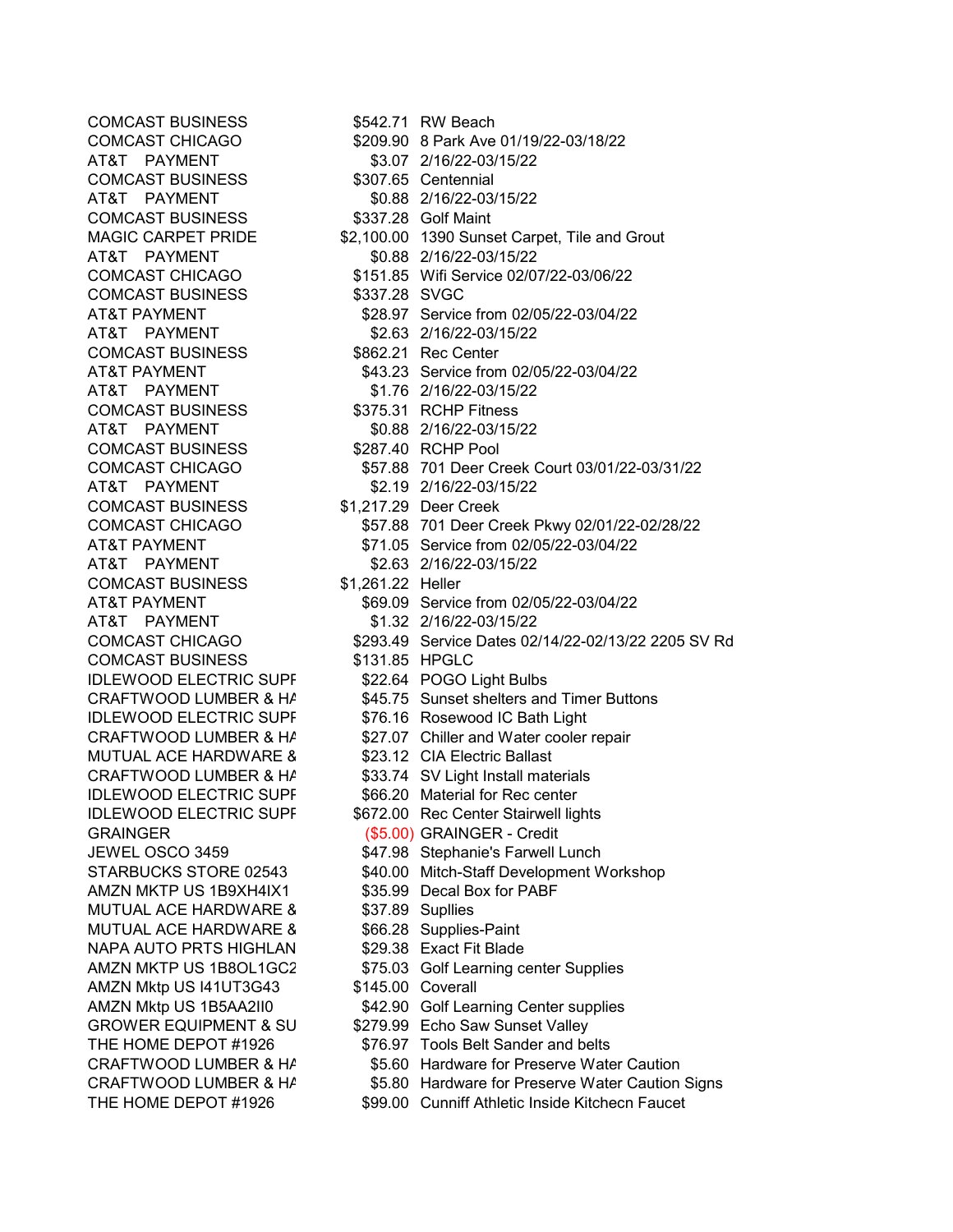MUTUAL ACE HARDWARE 8 \$18.46 Shower Tower Fittings<br>NORTH SHORE FAUCETS \$268.14 Rosewood Shower Tow CRAFTWOOD LUMBER & HA CRAFTWOOD LUMBER & HA \$20.89 Floating Dock<br>MENARDS 3327 \$225.54 Floating Dock MENARDS 3327 **\$29.99 Floating Dock**<br>MENARDS 3327 **\$279.70 Floating dock** NAPA AUTO PRTS HIGHLAN \$74.95 Chainsaw Fuel Oil Mix<br>NAPA AUTO PRTS HIGHLAN \$74.95 Chain Saws Gas NAPA AUTO PRTS HIGHLAN NAPA AUTO PRTS HIGHLAN \$59.97 Oil Drain Tool NAPA AUTO PRTS HIGHLAN NAPA AUTO PRTS HIGHLAN \$70.82 Car Soap NAPA AUTO PRTS HIGHLAN \$51.54 All Trucks Antifreeze NAPA AUTO PRTS HIGHLAN \$43.66 Tools and Drill Bits NAPA AUTO PRTS HIGHLAN \$30.78 Truck #820 Headlight NAPA AUTO PRTS HIGHLAN \$34.68 Metal liquid Weld BURRIS EQUIPMENT CO. \$133.94 Sod cutter Pulleys NAPA AUTO PRTS HIGHLAN \$32.87 Battery Filler NAPA AUTO PRTS HIGHLAN \$67.22 Truck #128 NAPA AUTO PRTS HIGHLAN \$47.73 Back Light NAPA AUTO PRTS HIGHLAN \$154.47 Truck #131 Battery AMZN Mktp US PI6ZV9BE3 \$96.87 Plow Hoses AMAZON.COM 1B9Y74UF2 A \$70.53 Tool for Truck #129 NAPA AUTO PRTS HIGHLAN \$152.99 Truck # 129 Back Hub NAPA AUTO PRTS HIGHLAN \$42.74 Truck #129 Sensor NAPA AUTO PRTS HIGHLAN \$93.64 Truck #124 V-Belt and Tensioner

HARBOR FREIGHT TOOLS 5 \$79.99 Ramp for stage West Ridge CRAFTWOOD LUMBER & H/ \$11.68 West Ridge Music Room Cove Base NORTH SHORE FAUCETS  $\begin{array}{r} 1.3327 \\ 1.4 \end{array}$  \$268.14 Rosewood Shower Tower<br>MENARDS 3327 S664.54 FloatingDock Lumber \$664.54 FloatingDock Lumber CRAFTWOOD LUMBER & HA \$8.84 Park Ave Floating dock<br>CRAFTWOOD LUMBER & HA \$51.61 Floating Dock \$225.54 Floating Dock \$279.70 Floating dock AMZN MKTP US FE7FD2063 \$53.52 Electric cords for garage NAPA AUTO PRTS HIGHLAN \$77.75 Tire Patches and Cement<br>NAPA AUTO PRTS HIGHLAN \$57.87 Rubber Gloves NAPA AUTO PRTS HIGHLAN \$54.89 Rim Protector for Tire machine NAPA AUTO PRTS HIGHLAN \$47.73 Truck #147 Taillight Left Side NAPA AUTO PRTS HIGHLAN \$35.40 Truck #864 Wiper Blade NAPA AUTO PRTS HIGHLAN \$232.10 Truck #835 Oil and Filter NAPA AUTO PRTS HIGHLAN \$39.90 Truck #835 Rubber Sealant NAPA AUTO PRTS HIGHLAN \$35.99 Side Marker for big snow thrower BURRIS EQUIPMENT CO. \$148.58 Kubota Track Loader hydraulic fitting AMZN Mktp US 6L0HW96M3 \$65.00 Kubota Truck Loader- Quick Coupler AMZN Mktp US 0F1AK16W3 \$48.78 Carburetor for Grass seeder machine AMZN MKTP US CE3GH52K: \$66.99 Tool for Grass seeder machine AMZN MKTP US 116GF22Z1 \$89.94 Echo String Trimmer Heads AMZN MKTP US 116XV9QE2 \$36.96 John Deere Electric Gator Coil NAPA AUTO PRTS HIGHLAN \$45.30 Truck #828 Plow headlight AMAZON.COM OX6ZP0E23 / \$61.44 Light Bulbs for Revolving Lights NAPA AUTO PRTS HIGHLAN \$147.43 Truck #130+128 Plow hose and oil NAPA AUTO PRTS HIGHLAN \$44.88 Truck #126 Wiper Blades AMAZON.COM 119YQ6AZ0 A \$53.10 Truck #126 Emergency Brake Tool NAPA AUTO PRTS HIGHLAN \$557.99 Truck #129 Front Wheel Bearings NAPA AUTO PRTS HIGHLAN \$143.19 Truck #129, 128 Taillights NAPA AUTO PRTS HIGHLAN \$47.73 Truck #129 Right Tailight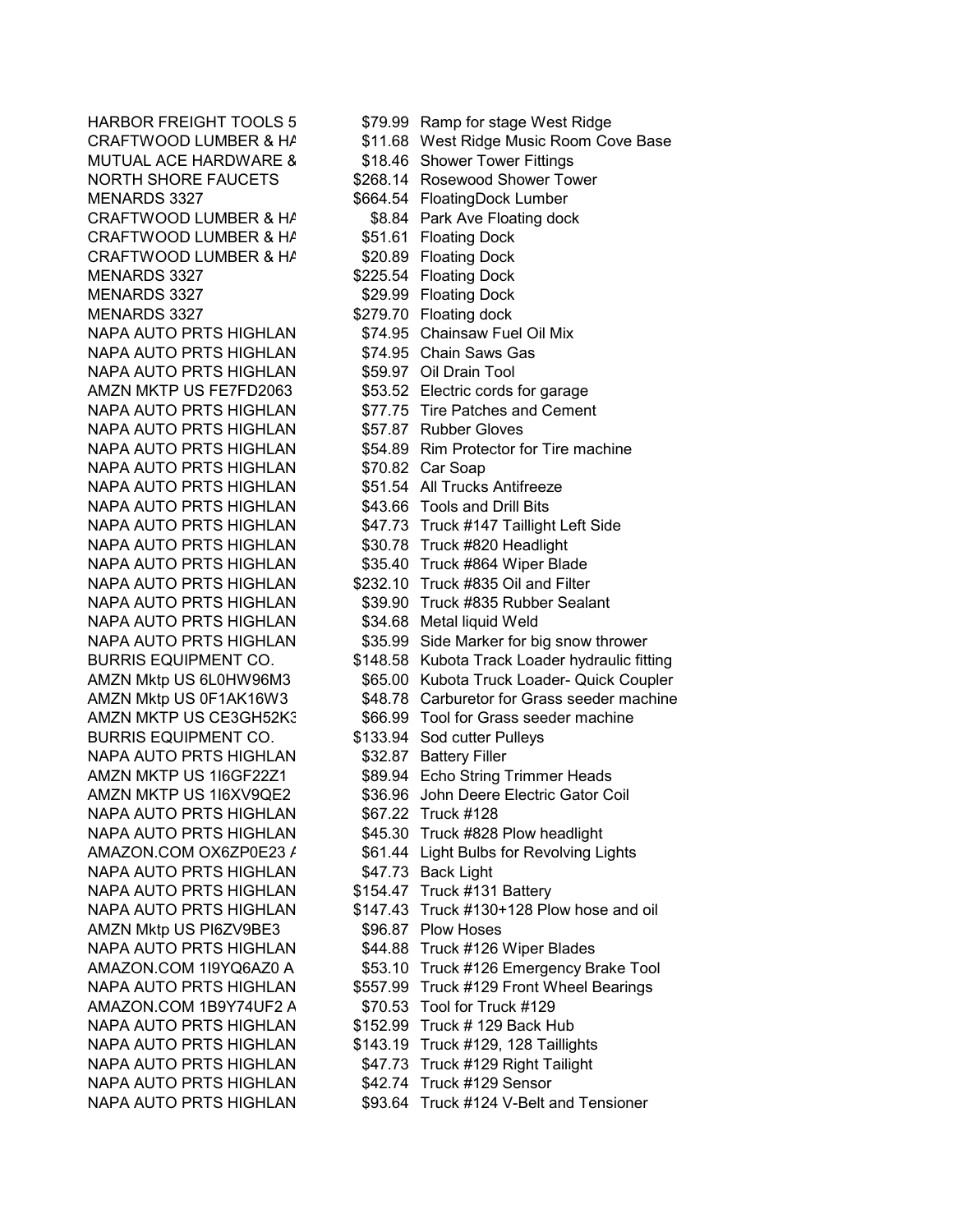AMZN Mktp US M200D8OU3 \$35.98 Deck Belts Toro Z NAPA AUTO PRTS HIGHLAN \$44.98 Toro Z Heat Coils<br>NAPA AUTO PRTS HIGHLAN \$63.82 Toro Z NAPA AUTO PRTS HIGHLAN \$63.82 Toro Z<br>NAPA AUTO PRTS HIGHLAN \$81.48 WD-40 NAPA AUTO PRTS HIGHLAN JEWEL OSCO 3459  $$26.98$  snacks for job fair<br>AEREX PEST CONTROL SEF \$69.00 PEST CONTROL AEREX PEST CONTROL SEF AMZN MKTP US IA4IF5S53  $\begin{array}{r} 35.00 \text{ skin} \\ \text{AMAZON.} \text{COM} \text{ 1B6010SS2 A} \end{array}$  \$106.98 road sign AMAZON.COM 1B6010SS2 A AMZN Mktp US 1B8651D92 \$59.99 road sign<br>AMZN MKTP US 1I0NE5B71 \$89.85 road sign AMZN MKTP US 1I0NE5B71 PROCTORU INC. **\$12.00** Proctor fee for herb test J2 EFAX SERVICES \$16.95 EFAX SERVICES AMZN MKTP US 1177K6WP0 \$21.99 AMZN - Office Folders OFFICESUPPLY.COM \$61.82 Urinal Screens OFFICESUPPLY.COM \$52.86 Sign Holders WAREHOUSE DIRECT \$146.15 Custodial Supplies WAREHOUSE DIRECT \$183.30 Nitrile Gloves WAREHOUSE DIRECT \$362.63 Cleaning Supplies STAPLES 00116616 \$15.58 Office Supplies CRAFTWOOD LUMBER & HA \$65.96 Pruning Tools MUTUAL ACE HARDWARE & \$77.67 Pruning shares MUTUAL ACE HARDWARE 8 \$38.83 Pruning Equipment CRAFTWOOD LUMBER & HAND \$109.96 Pruning Tools NAPA AUTO PRTS HIGHLAN \$93.24 V-Belt and Tensioner REINDERS SUSSEX CUSTO \$390.38 Disc and Seal NAPA AUTO PRTS HIGHLAN \$40.36 Golf Course Cart parts CRAFTWOOD LUMBER & HA \$2.39 Wire Brush AMAZON.COM 1I9KF6DV2 A \$99.37 landscape supplies AMZN Mktp US 1I7BS22H2 \$36.50 landscape supplies APPLE.COM/US **\$99.00** Apple store membership renewal for SVGC app

AMZN Mktp US PS1F93VR3 \$63.96 PTO Belts ToroZ ARTHUR CLESEN- LINCOLN \$201.84 RoundUpCustom, Herb dye, herb flags CRAFTWOOD LUMBER & H/ \$339.55 Blacktop Repair for Parking Lots WPY National PELRA  $$230.00$  Membership to PERLA for HR COUNTRY KITCHEN \$144.34 HR Director Interview/Lunch MGMT ASSC OF IL \$199.00 HR Source Training Conference AMAZON.COM GT3BH4TX3 / \$110.89 APPLE PENCIL (2ND GENERATION) PC ILIPRA.ORG **\$305.00 ILIPRA.ORG** -Job Posting Senior Accountant NORTHSHORE PHYSICIAN \$104.00 NORTHSHORE PHYSICIAN - pre employment screening USPS PO 1636120040 \$11.75 USPS Post office mailing of ACA forms ILIPRA.ORG **\$305.00 ILIPRA.ORG - Job Posting Customer Experience Manage** ILIPRA.ORG **\$180.00 ILIPRA.ORG - Aquatics Supervisor Lakefront Post** OFFICESUPPLY.COM \$263.72 Trash Bags,paper Towels, Toilet Paper CLR cleaner OFFICESUPPLY.COM \$351.53 Fabuloso,Gojo soap,Toilet Paper and Paper Towels THINKVACUUMS.COM GROU \$59.85 THINKVACUUMS.COM GROUT -Vacuum Bags OFFICESUPPLY.COM \$187.37 Floor pads and Trash Bags<br>OFFICESUPPLY.COM \$328.91 Trash Bags. Multifold \$328.91 Trash Bags, Multifold AMAZON.COM HH3MD04R3 \$164.04 Carlisle Lawn and Garden Tire ABC PRINTING COMPANY \$46.00 Employee Ambassador Printed Cards WAVE - HARRIS CHAMBER \$895.00 Ad Placement in Chamber Publication THREADLESS \$68.54 ParkShop Apparel Purchase AMZN MKTP US VG6QN8M5 \$81.54 Office Supplies - Standing Mats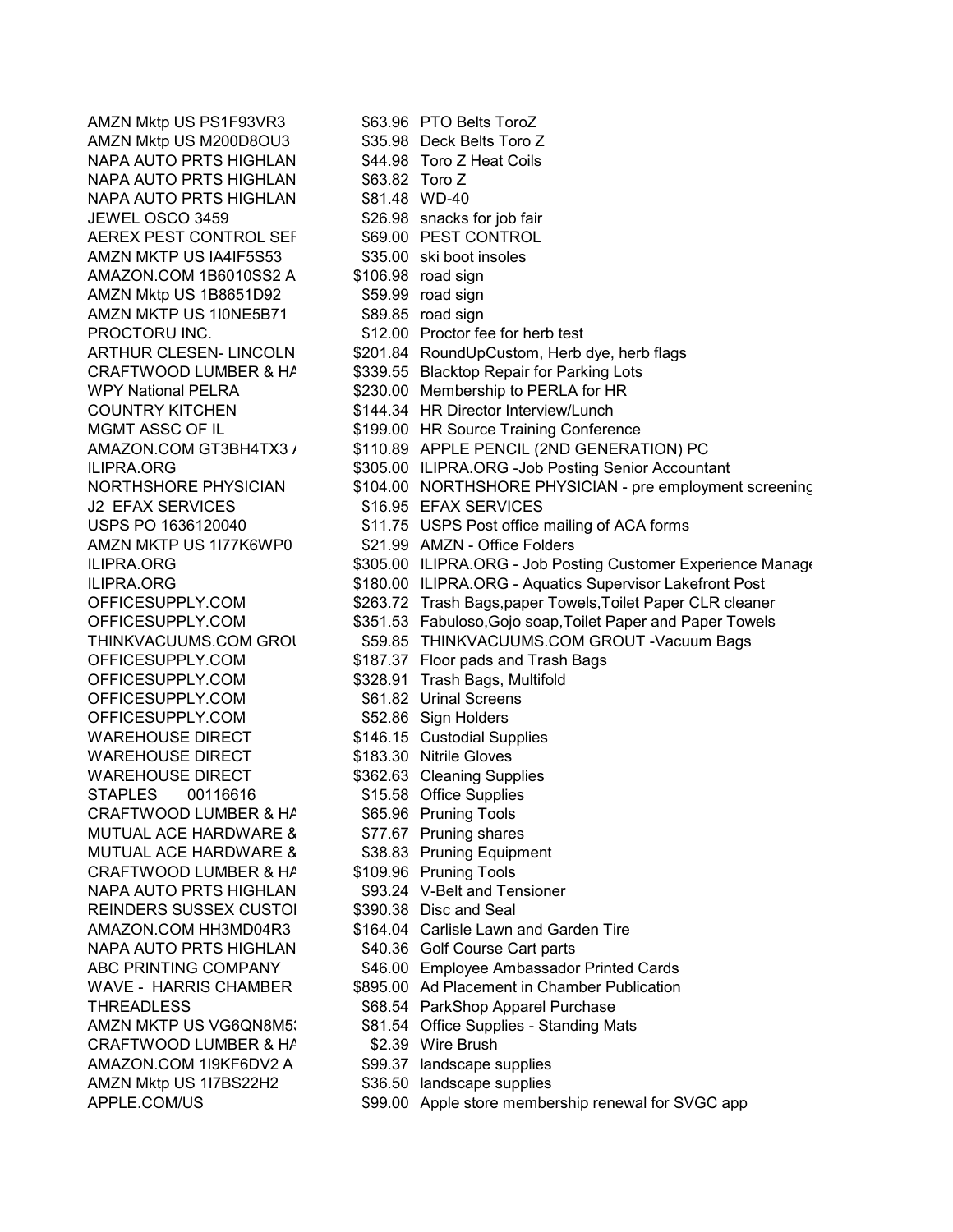WWP ANDERSON PEST SOL \$68.00 pest control USPS PO 1636060035 <br>EMPIRE COOLER SERVICE \$150.00 monthly TLF SWANSONS BLOSSOM ACUSHNET BILLTRUST \$231.91 golf club for pro shop<br>CALLAWAY \$83.70 golf gloves for pro sho ANTIGUA ONLINE \$403.79 apparel for pro shop COBRA-PUMA GOLF INC \$639.50 apparel for pro shop ACUSHNET BILLTRUST \$136.71 golf bag for pro shop ACUSHNET BILLTRUST \$191.72 golf club for pro shop CALLAWAY \$97.90 golf balls for pro shop CALLAWAY \$39.16 golf balls for pro shop CALLAWAY \$94.50 golf balls for pro shop CALLAWAY \$39.16 golf balls for pro shop ACUSHNET BILLTRUST \$912.48 gol DTV DIRECTV SERVICE \$184.98 Direct TV JEWEL OSCO 3459 \$38.20 Refreshments AMZN MKTP US RF3IL1PW3 \$13.99 Wristbands TARGET 00010702 \$24.16 Mighty Oaks Supplies WAL-MART #3893 \$33.48 Mighty Oaks Supplies AMAZON.COM 5P5SD6AS3 / \$7.99 Saplings Supplies AMAZON.COM 1I38M8AJ1 A \$28.68 Mighty Oaks Supplies TEACHERSPAYTEACHERS.<sup>(</sup> \$9.95 Mighty Oaks Supplies AMZN MKTP US F325K58X3 \$41.99 Mighty Oaks Supplies WAL-MART #3893 \$53.14 Mighty Oaks Supplies DOLLAR TREE \$48.75 Mighty Oaks Supplies TEACHERSPAYTEACHERS.<sup>(</sup> \$8.95 Mighty Oaks Supplies DOLLAR TREE \$7.50 Mighty Oaks Supplies AMZN MKTP US 1I15P4QN2 \$115.98 Mighty Oaks Supplies AMZN MKTP US 1W0DW9V7 \$77.25 Mighty Oaks Supplies AMZN MKTP US 1W09L2PI0 \$45.96 Saplings Supplies TEACHERSPAYTEACHERS.<sup>(</sup> \$43.95 Mighty Oaks Supplies MUTUAL ACE HARDWARE 8 \$24.04 36" Pick Up tool SCHWAAB AR  $$20.61$  Name Plates PARTY CITY 168  $$34.00$  Website Launch MARIANOS #533 \$14.97 Website Launch JEWEL OSCO 3475 \$34.47 Website Launch PARTY CITY 168  $$12.80$  Website Launch THREADLESS \$125.00 Park Shop Samples

FOREUP - BILLING - MOT \$590.00 POS software monthly payment EMPIRE COOLER SERVICE \$150.00 monthly ice machine rental<br>The Webstaurant Store (\$1.71) glass for restaurant credit  $($1.71)$  glass for restaurant credit STAPLES 00116616 \$30.98 greeting card\_card stock template<br>TLF SWANSONS BLOSSOM \$75.00 flowers AMZN MKTP US 1W1820IO1 \$22.09 picture frames for licenses<br>ANTIGUA ONLINE \$906.40 staff outerwear \$906.40 staff outerwear \$83.70 golf gloves for pro shop CALLAWAY \$167.40 golf gloves for pro shop IN POWERBUG USA LLC \$747.00 ball mark repair tool for pro shop IN SIC PRODUCTS LLC \$459.00 north shore amateur tee gift IN SIC PRODUCTS LLC \$1,500.00 north shore amateur tee gift IN SIC PRODUCTS LLC \$1,110.00 north shore amateur tee gift MEETMAKER COM \$838.35 Gymnastics Meet Entry Fee PP CHARMMDFOUN \$500.00 ASchwartz Prof Development Leadership Academy USPS PO 1636060035 <br>\$49.00 New Res Packet Mailing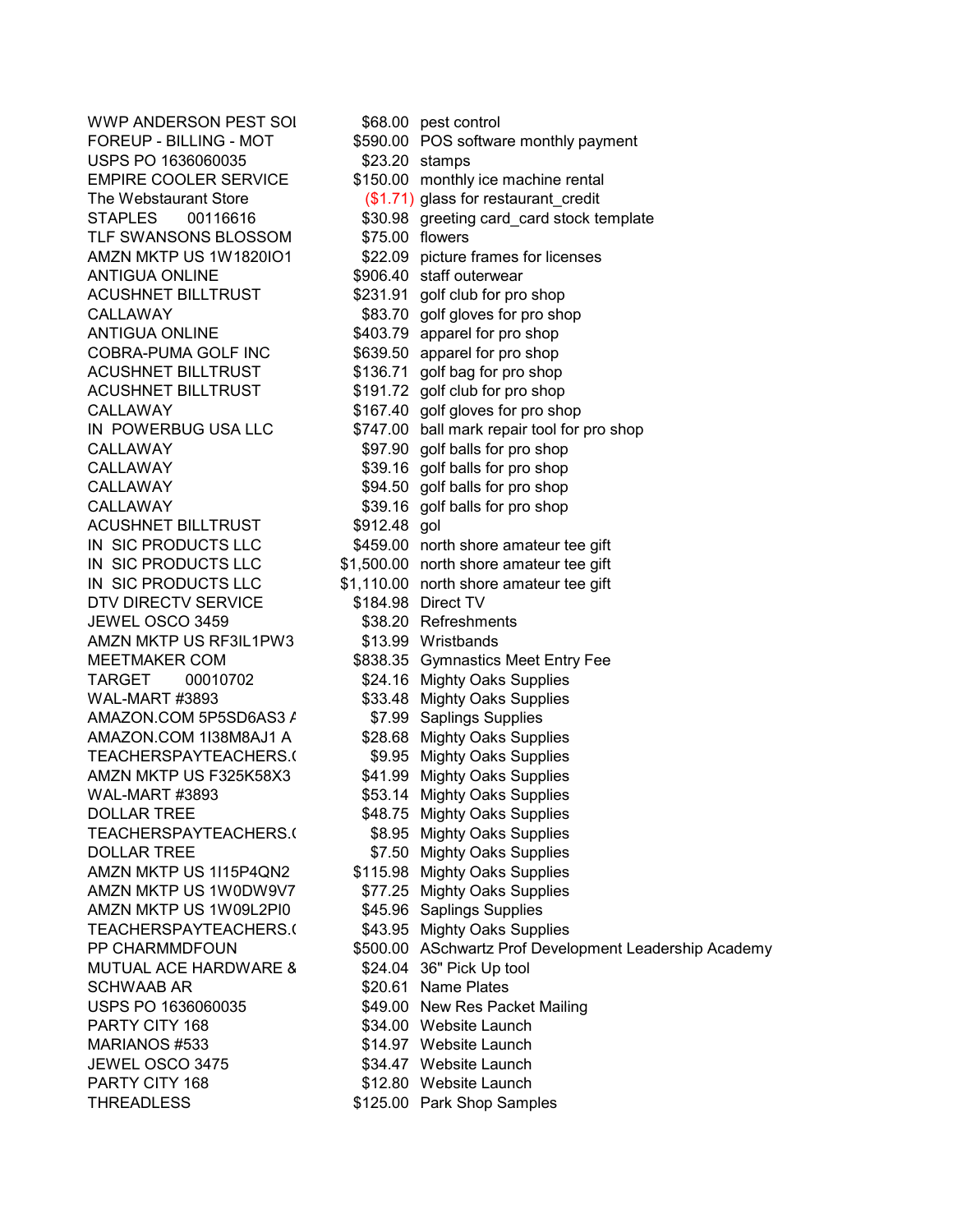AMZN MKTP US 1W9F39Q10 \$17.97 Camera Lens Cover SCHWAAB AR  $$10.34$  Name Plates<br>K & M PRINTING CO MOTO  $$37.14$  Recruitment AMZN MKTP US 1I9ZN03N1 ZOOM.US 888-799-9666 \$14.99 ZOOM AMAZON.COM 6M6YS2IY3 A \$55.13 fabuloso AMAZON.COM D17ED8OG3 \$47.40 toilet paper AMAZON.COM LA1ZN7BF3 A \$35.99 trash bags TARGET 00011684 \$33.99 step stool AMZN MKTP US OT12R3KZ3 \$15.29 latex gloves AMZN MKTP US 1I7CE0QC1 \$210.12 cleaning supplies AMAZON.COM 1151002N1 A \$47.47 fabuloso WAREHOUSE DIRECT \$79.97 cleaning supplies AMZN MKTP US OP9IK1RB3 \$94.28 office supplies AMAZON.COM 1T3CW9TW3 \$28.94 first aid supplies AMZN Mktp US 0H4EP5QJ3 \$39.95 skate laces WEISSMAN'S THEATRICAL \$24.12 ice show costume REVDANCE.TENTH HOUSE \$59.48 ice show costume TARGET 00011684 \$29.00 garment racks<br>AMZN DIGITAL 1W3TN81U0 \$1.29 ice show music AMZN DIGITAL 1W3TN81U0 AMZN DIGITAL 1W7LB6ST1 \$1.29 ice show music AMZN DIGITAL 1W5LK8SR1 \$7.99 ice show music AMZN DIGITAL 1W17692C1 \$3.87 ice show music AMZN MKTP US 0Z3126903 \$54.52 Sprouts supplies WHOLEFDS DRF 10116 \$21.96 Sprouts supplies HOBBY-LOBBY #0195 \$10.94 Sprouts supplies HOBBY-LOBBY #0195 \$24.94 Sprouts supplies WHOLEFDS DRF 10116 \$9.98 Sprouts supplies JEWEL OSCO 3459 \$32.42 Sprouts supplies DOLLARTREE \$3.75 Sprouts supplies JEWEL OSCO 3459 \$17.96 Sprouts supplies HOBBY-LOBBY #0195 \$67.66 Sprouts supplies DOLLARTREE \$18.75 Sprouts supplies DOLLARTREE \$7.50 Saplings Supplies RONDOUT SERVICE CENTE \$106.50 Safety Inspection AMZN MKTP US Q30VM7MQ \$32.50 Bulletin Board AMZN MKTP US J67P59SP3 \$28.79 Office shelves

CRAFTWOOD LUMBER & HA \$64.47 Velcro Supplies K & M PRINTING CO MOTO<br>
K & M PRINTING CO MOTO 
S37.14 Recruitment Table Top Boards Hidder \$37.14 Recruitment Table Top Boards Hidden Creek K & M PRINTING CO MOTO  $\begin{array}{r} 6837.14 \quad \text{Recruitment} \end{array}$  Table Top Boards RW<br>K & M PRINTING CO MOTO  $\begin{array}{r} 637.16 \quad \text{Recruitment} \end{array}$  Table Top Boards Golf \$37.16 Recruitment Table Top Boards Golf Maintenance K & M PRINTING CO MOTO  $\begin{array}{r} 637.14 \quad \text{Recruitment Table Top \, Board} \\ \text{K & M \text{ PRINTING CO \, MOTO} \end{array}$   $\begin{array}{r} 337.14 \quad \text{Recruitment Table Top \, Boards \, Rec \, Cl} \end{array}$ \$37.14 Recruitment Table Top Boards Rec Center K & M PRINTING CO MOTO  $\begin{array}{r} 6837.14 \quad \text{Recruitment} \end{array}$  Table Top Boards Heller<br>AMZN MKTP US 119ZN03N1  $\begin{array}{r} 88.99 \quad \text{hand}\ \text{sanitizer} \end{array}$ IPRA \$80.00 Supervisor Symposium Registration HOUSE OF RENTAL \$254.29 spotlight for super saturday/sunday AMAZON.COM 1166385H3 A \$59.99 steamer for ice show costumes MUTUAL ACE HARDWARE 8 \$44.36 Paint Supplies for Garbage cans DOMINO'S 9183 \$57.31 Dinner for Kids Night Out PARTY CITY 168  $$24.00$  HeArts & Crafts supplies Park District Risk Man  $$60.00$  PDRMA Fall Protection & Prevention training - 3 staff Park District Risk Man  $$70.00$  PDRMA Chipper Safety training - 2 staff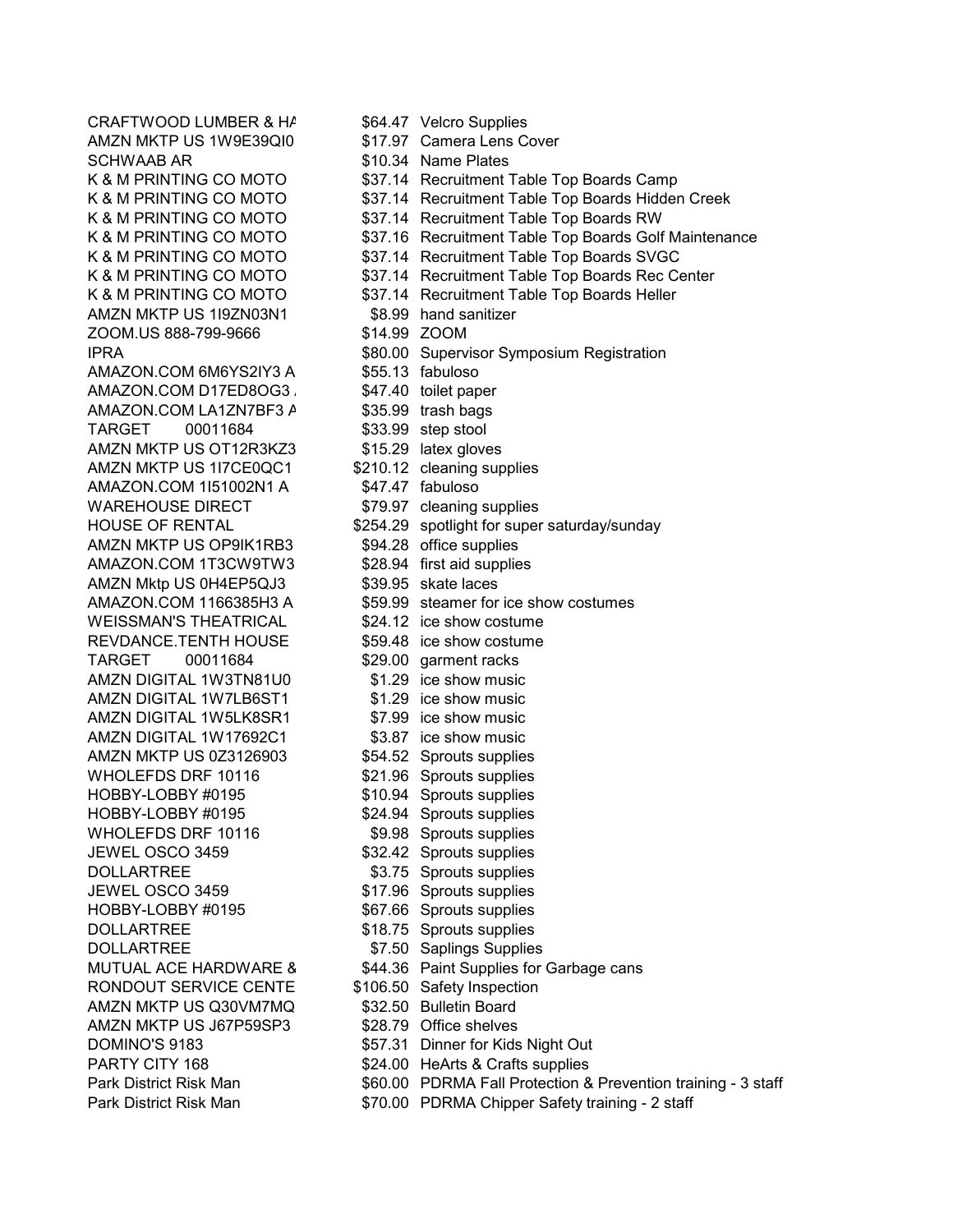CONSERV FS INC \$2,791.74 bulk salt<br>
Little Tommy's Plumbin \$165.00 Centennial RPZ Little Tommy's Plumbin FACEBK K75S3CTFW2 \$500.00 Facebook Ads - Camp AMAZON.COM PO2HO5NJ3 WAREHOUSE DIRECT \$39.66 post its and binder clips YOUR ADVANTAGE II LT \$242.00 Stringing Service

Park District Risk Man \$500.00 PDRMA Chainsaw Safety & Skills Practice - 5 staff Park District Risk Man \$70.00 PDRMA Mower Operations training - 2 staff Park District Risk Man  $$70.00$  PDRMA Trailer Towing Safety - 2 staff Park District Risk Man  $$70.00$  PDRMA Trailer Towing Safety - 2 staff<br>Park District Risk Man  $$70.00$  PDRMA Ladder Safety - 2 staff \$70.00 PDRMA Ladder Safety - 2 staff WCI ACCURATEDOCDEST \$157.93 First Quarter shredding - Accurate<br>\$10.69 SnapChat Ads (March 3, 2022) \$10.69 Snap Chat Ads (March 3, 2022) IN THE LOCAL MOMS NET \$550.00 North Shore Moms (March & April Social Ad & Newsletter SNAP SNAP ADS \$6.80 SnapChat Ads (March 5. 2022) \$6.80 Snap Chat Ads (March 5, 2022) SNAP SNAP ADS<br>
SNAP SNAP ADS<br>
\$10.27 SnapChat Ads (March 6, 2022) SNAP SNAP ADS<br>
SNAP SNAP ADS<br>
\$10.06 SnapChat Ads (March 5, 2022) \$10.06 Snap Chat Ads (March 5, 2022) SNAP SNAP ADS<br>
SNAP SNAP ADS<br>
\$10.16 SnapChat Ads (March 4, 2022)  $$10.16$  SnapChat Ads (March 4, 2022) SNAP SNAP ADS<br>
SNAP SNAP ADS<br>
SNAP SNAP ADS<br>
\$10.06 SnapChat Ads (March 6, 2022) SNAP SNAP ADS \$10.06 SnapChat Ads (March 6, 2022)<br>SNAP SNAP ADS \$10.03 SnapChat Ads (March 7, 2022) \$10.03 Snap Chat Ads (March 7, 2022) FACEBK 9V34QAXEW2 \$500.00 Facebook - Camp General, Recruitment, Early Bird FACEBK 3YCJ2DKFW2 \$9.97 Facebook Ads - Recruitment, Early Bird WAREHOUSE DIRECT \$16.13 Cardstock Paper- OFFICE SUPPLIES

\$129,647.89